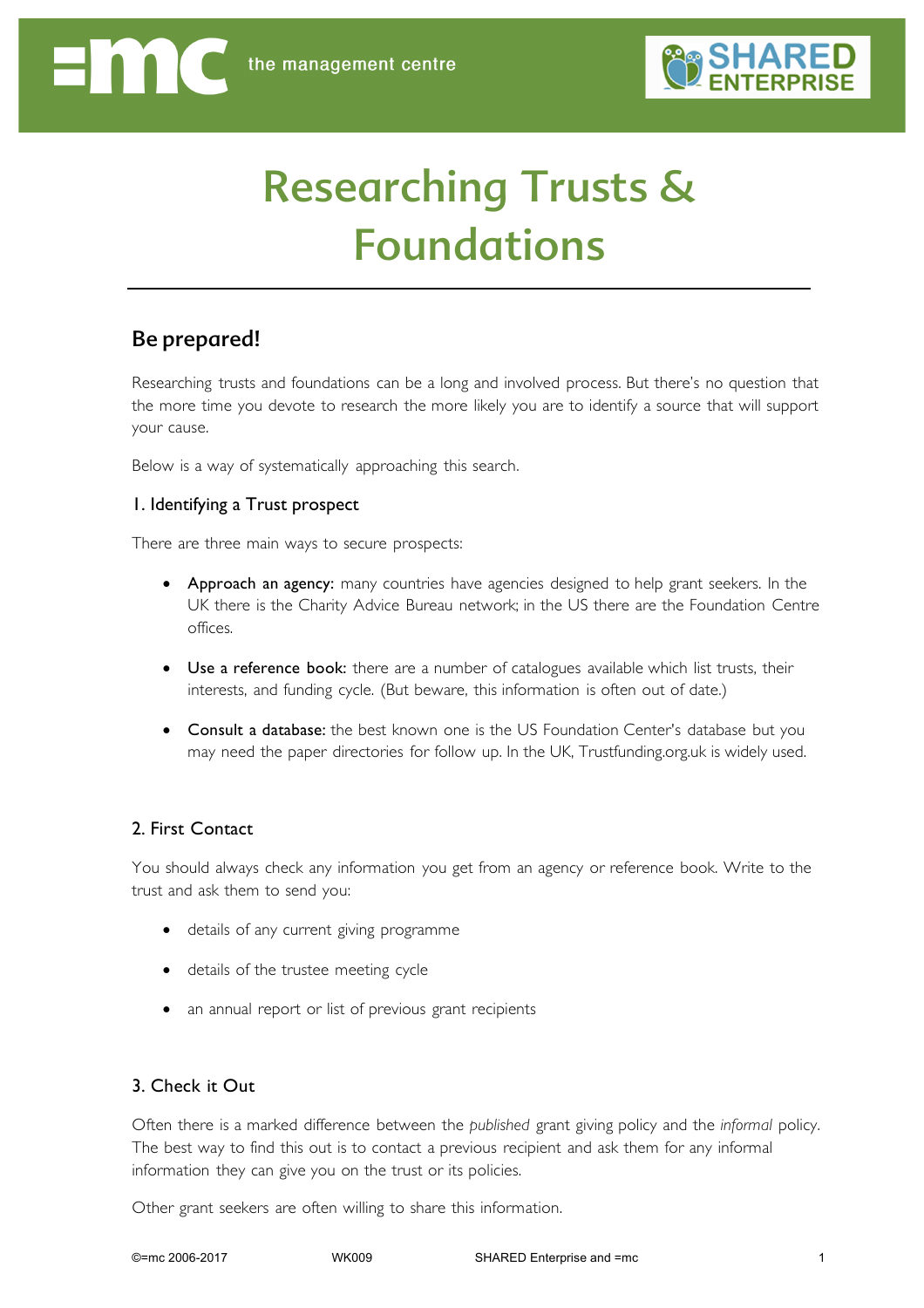

### 4. Maintain an Information System

The process of collecting information on potential sources is often one of deciding to exclude trusts from your prospect list. For example, you might begin with a list of 100 potential trusts and then narrow it down to 10. You shouldn't throw away the information you've collected on the other trusts. Instead maintain files on key trusts. Such a system has a number of advantages:

- it will serve as a useful database for other projects that come up
- it will allow you to plot changes in policy
- you can share this database with others

## Sources of information

### USA

The best source of information on US foundations is The Foundation Center, 79 Fifth Avenue, New York, NY10003. (212 620 4230). There are also branches elsewhere.

The Center publishes a number of online resources and you can secure specialist data on specific fields of interest such as:

- arts, culture and the humanities
- children and youth
- public health and diseases
- community development
- minorities
- etc.

All of these services cost money: get a catalogue for details of current charges. You can also access their web site for information at: http://www.fdncenter.org.

### **UK**

The most comprehensive publication on UK foundations is:

The Directory of Grant Making Trusts: This publication has been around longer than most, but in recent years has been subject to a series of 'makeovers'. The most recent repackaging structures the directory into three volumes – 'the Register of Trusts' the 'Indexes' and 'Spotlight on Major Trusts'. 3,500 trusts are listed in total, including 1,500 new ones.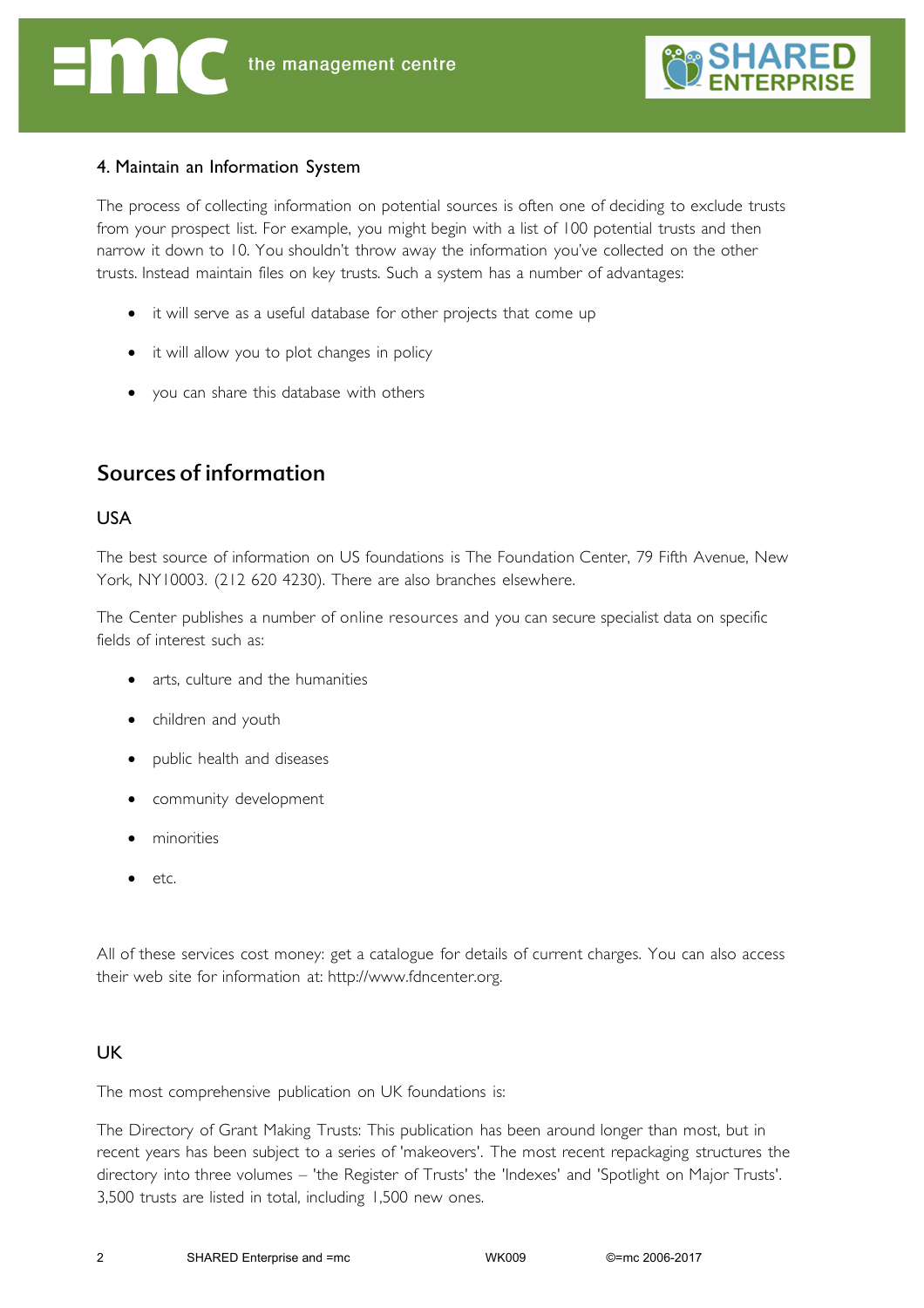

Together they disburse over £1 billion. In the past DGMT was updated every two years and although filled with information, was sometimes out of date and uncritical of trust policy. Responding to a significant loss of market share at the hands of the Directory of Social Change (see below), the revamped version promises to be a significant improvement.

There is also separate, 'Directory of Smaller Grant Making Trusts'.

Both of these directories are available online.

The most useful publications and online resources are those published by The Directory of Social Change, 24 Stephenson Way, Back Lane, London, NW1 2DP. Tel: 020 7209 5151 and Fax: 020 7209 5049 www.dsc.org. These are structured like the Foundation Centre's and include:

A Guide to the Major Trusts: Volume 1 has details of the largest 300 grant giving trusts. Volume 2 covers a further 700 trusts.

- Guides to Local Trusts in London
- Guides to Local Trusts in the North
- Guides to Local Trusts in the South
- Guides to Local Trusts in the Midlands
- Grants for Individuals in Need
- Education Grants Directory
- Arts Funding Guide
- The Environmental Funding Guide
- Central Government Grants Guide

All of these publications are updated regularly and modestly priced.

#### Useful UK web addresses

| Subject                  | <b>Address</b>                |
|--------------------------|-------------------------------|
| UK Fundraising           | www.fundraising.co.uk         |
| Charities Aid Foundation | www.charitynet.org            |
| Charity Commission       | www.charity-commission.gov.uk |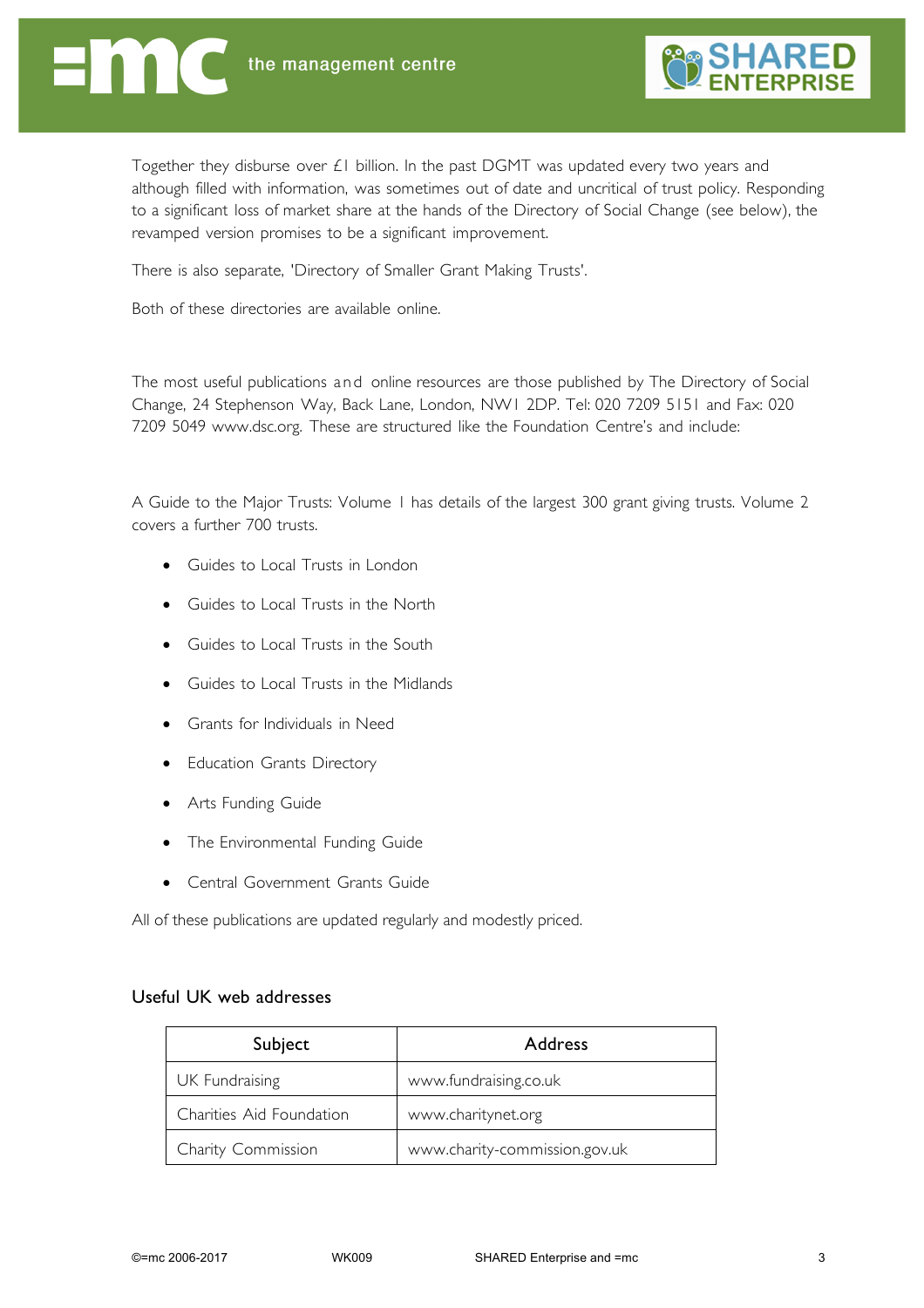

### European Trust Grants

### The European Foundation Centre

Established in 1990, The European Foundation Centre is based at 51, Rue de la Concorde, B-1050 Brussels, Belgium. Tel: 00 32 2 512 89 38. Fax: 00 32 2 512 32 65.

The European Foundation Centre provides newsletters and reports on the activities of foundations and corporate funders, on funding trends and on the programmes of the European Institutions as they relate to funding in Europe.

### Tax Breaks and Giving Patterns

Interphil publishes a useful guide to the nature and scale of giving in the OECD. It surveys the tax and fiscal treatment of charities and charitable contributions in fifteen OECD countries. Information on each country is provided in concise, question and answer form. The volume is intended to provide the voluntary sector, corporate contributions staff, trust and foundation administrators, government officials and charities with in- depth information that would be useful in grantmaking or grantseeking across national boundaries.

### Resources on International Philanthropy

The phrase "international philanthropy" is open to several interpretations. Before beginning your search, you should have a clear idea of what aspect of international philanthropy you are interested in: a global view of philanthropy, US based foundations that have grant programmes in foreign countries, foreign based foundations that have grant programmes outside their countries, or multinational corporations that have foundations or giving programmes in the US or elsewhere.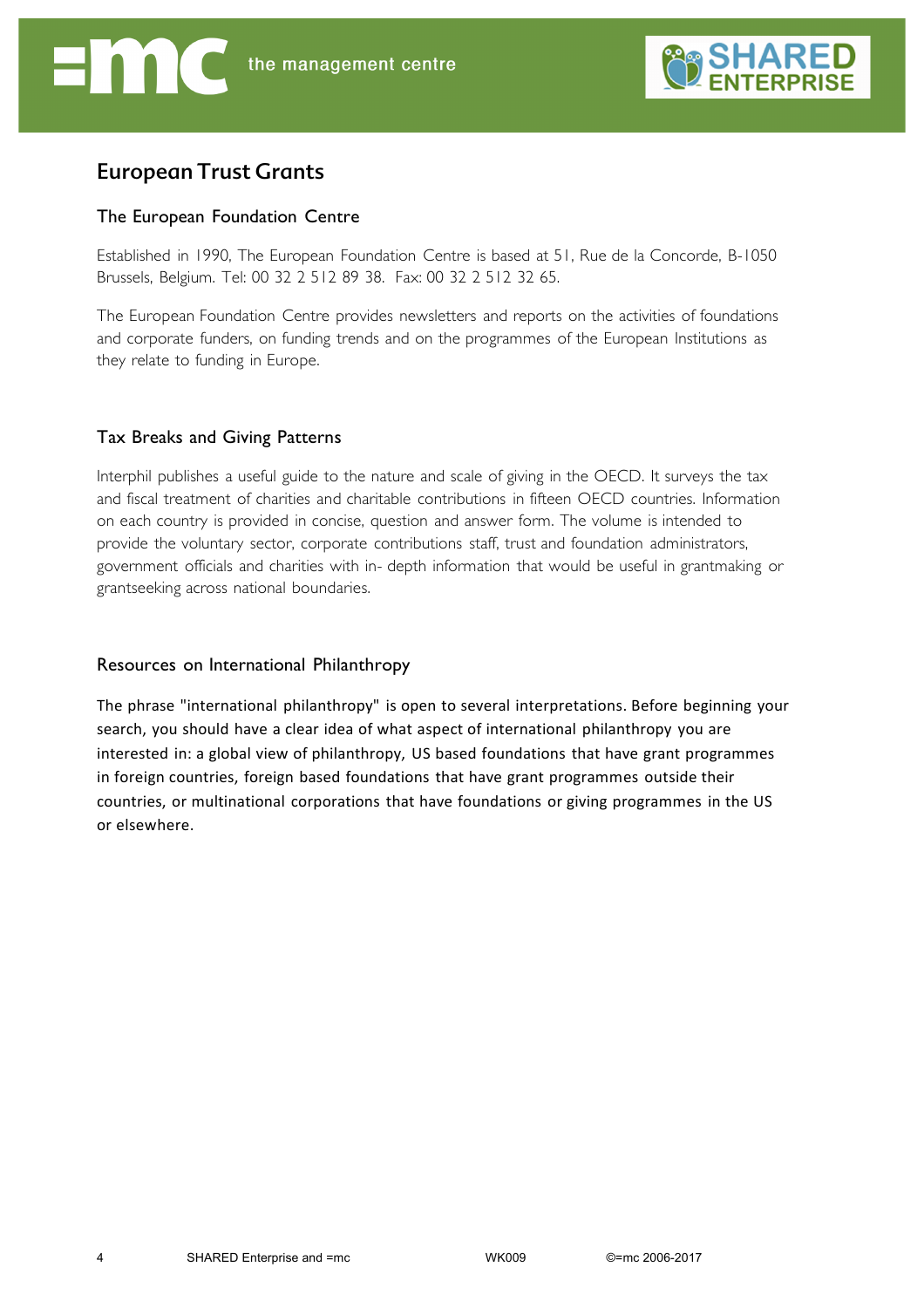

# The Proposal Structure

# The Essential Skill

### **Discrimination**

If you want to communicate with a Foundation or Trust, at some point you're going to have to put your scheme down on paper.

In many ways this might seem unfair: it discriminates against people without writing skills and those with writing difficulties. But that's the way things are.

So being able to write a good proposal is an *essential* skill in good fundraising.

# Before You Start

### Ground rules

A good proposal has to follow certain ground rules. These are simple and all designed to help you communicate your idea to the funder.

Rule One: write your proposal in simple, straightforward easy-to-read language: avoid jargon; explain professional or technical terms; don't use acronyms; and write in short – 15-17 word – sentences. This makes the text easier and quicker to read. Remember how busy many funders are- make it easy for them.

Rule Two: use an easily reproducible font. Using a clear font makes it easier to photocopy. A good laser or inkjet printer produces excellent results. And if you're sending it electronically use a common font. The funder's printer may not have your font and produce it in some weird alternative.

Rule Three: lay it out in a simple and easy-to-follow format. The seven-step format that follows is logical and makes sense to the reader. It's based on research into how readers like to receive and process information.

Rule Four: follow orders. If they tell you to use an application form, use it. If they say they want information in a certain way, give them it in that way.

Try to understand *why* they want the information like that, rather than reacting against it.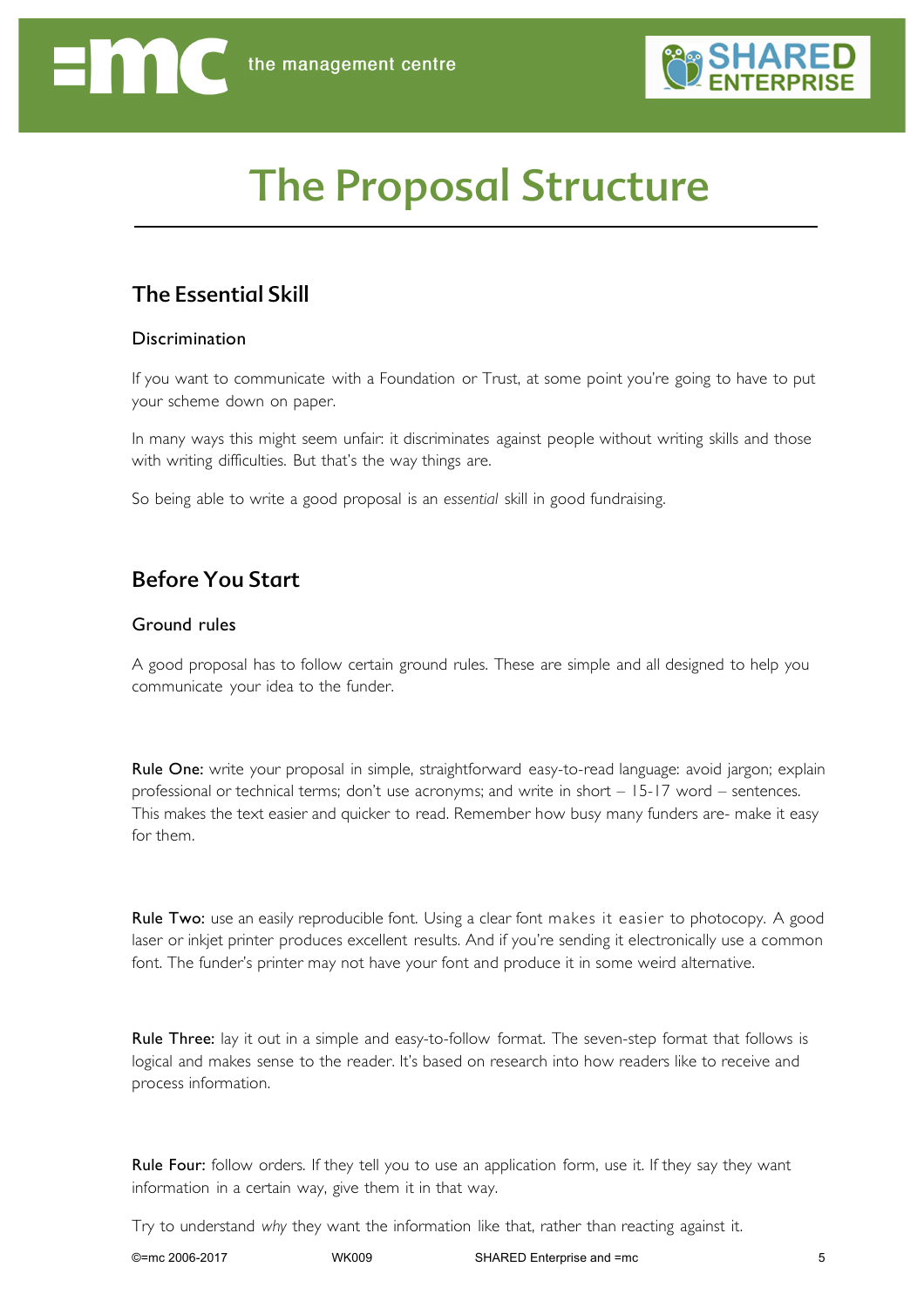

**Rule Five:** avoid over the top packaging: don't have it comb-bound or anything similar  $-$  it looks flash and may make it hard to copy. Likewise with using colour inks, or including photographs in the text – they photocopy badly.

**Rule Six:** make sure the proposal is neat – no coffee stains, drips of midnight oil, obviously changed text, cut and pasted bits. They make you look like a messy and untogether organisation.

Rule Seven: have it proofed. So many proposals contain appalling spelling, typographical and even adding up mistakes. Have someone outside the organisation check it for such bloopers.

### Don't Do

A proposal is not the place to offer a broad and wide-ranging philosophical introduction to your area of work or the brilliant ontological or teleological ideas underpinning it. So pause if you find yourself outlining how your work fits into the development of community health services or antisexist girls' work or whatever over the last 25 years.

But equally, don't imagine that funders are at the leading edge of knowledge about your topic. If they don't know what performance art is or reparation in the juvenile justice system, try to explain it in a simple paragraph. Then refer to more detailed information in, perhaps, your annual report or another document.

Finally, don't write proposals instead of writing a forward plan. The process of planning should be a separate one from the process of fundraising. If you plan as a *function* of fundraising the result is likely to be that your plans are money led and ill thought out.

### Advantage of a Structure

#### Forms or not

A number of funders now use application forms. If you are asked to use a form, then do so. You may find the boxes irritating and the questions silly or hard to answer. But the funder has generally constructed it like that for a reason. Try to get inside their head and see what they're getting at.

But the great majority of funders still don't use forms. And there is general agreement on a model that constitutes a good structure in these circumstances.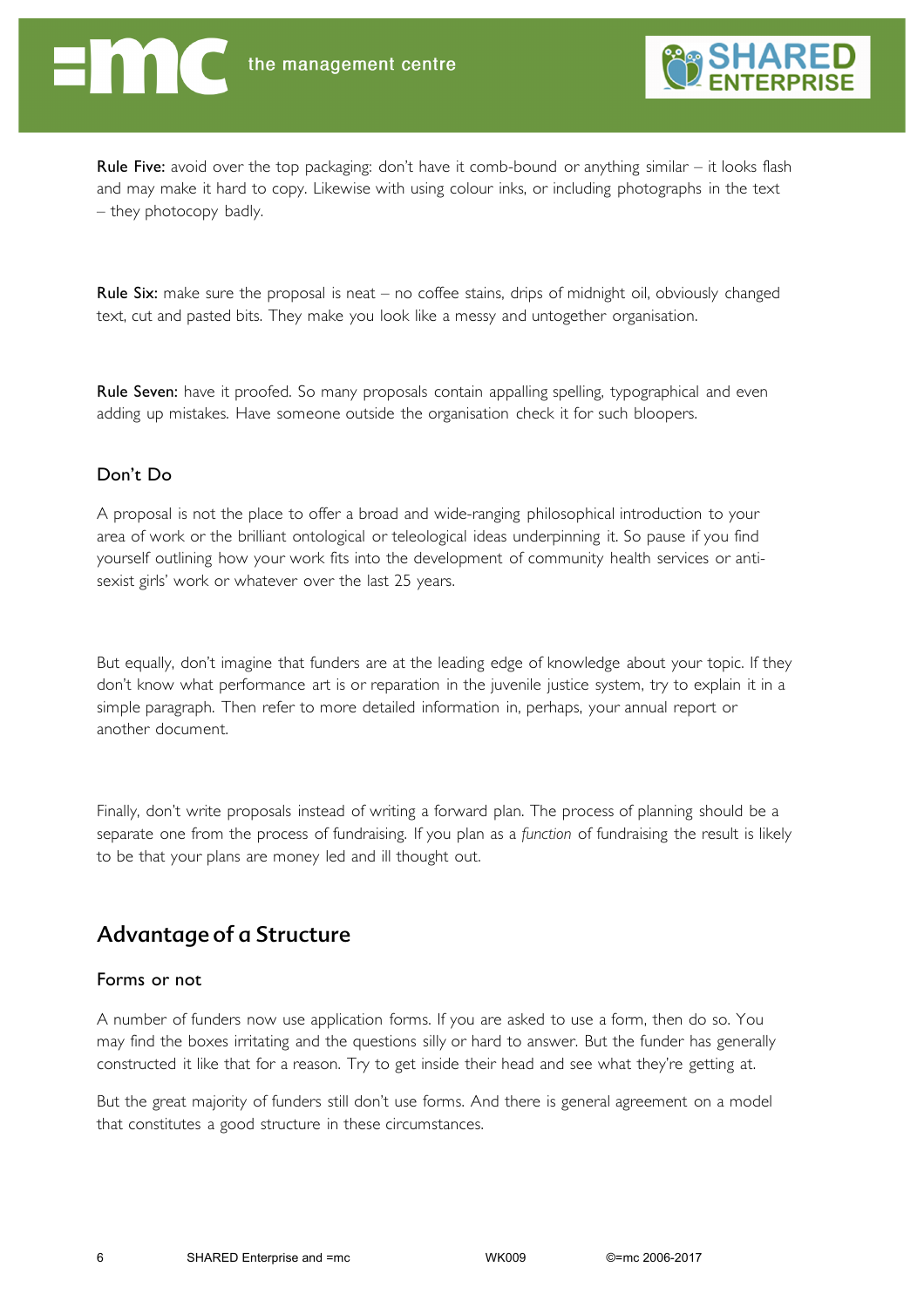

This is based around a seven-part system. Using the system has a number of benefits:

- it's logical
- it's easy to write
- it's easy to read
- it ensures all of the information is present
- it forces you to exclude irrelevant information

### Proposal Structure

The summary is outlined below:

### 1. Summary (10%)

The summary is a clear and concise statement of the main ideas in the rest of the proposal. It ensures that trustees receive an accurate outline of your project and avoids a "Chinese Whispers" situation.

### 2. Introduction (20%)

The introduction provides the background to your organisation – your aims and track record. This is the stage to show that you are a credible body worth supporting.

### 3. Problem Statement (30%)

The starting point for your scheme should be "What is the problem or issue that we're trying to tackle?" You're seeking money not for its own sake, but to solve that problem. You'll have to show how you know that this is a problem, how big a problem it is, where it occurs, etc.

### 4. Solution (25%)

Having told the funder what you think the problem is, you now have to tell them how you plan to tackle it.

This section is in two parts. The *objectives* are the specific measurable outcomes you want to achieve. These are separate from the *methods* you will use – the actual work to be carried out.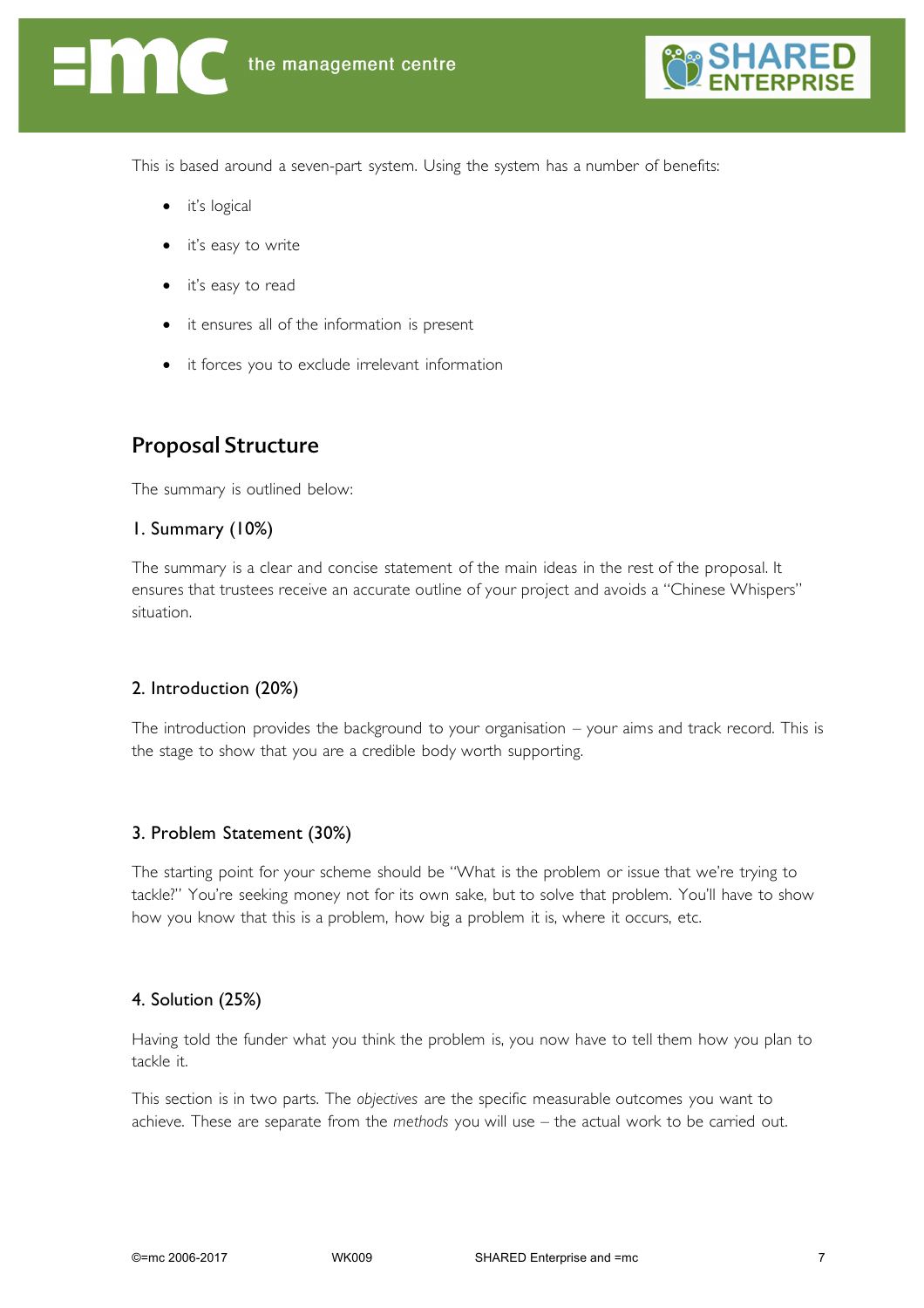

### 5. Evaluation (5%)

Unless you can demonstrate that your programme is a guaranteed sure- fire winner, you should show that you plan to evaluate the scheme – how you will ascertain whether the project has been a success or not.

There are a number of ways to do this including asking an external/objective body to help.

### 6. Budget (5%)

A good budget will complement 1-5. It will show that you've carefully considered all the work involved and resources needed, and costed them accurately. If you *undercost,* your proposal will lose even more credibility than if you *overcost*.

### 7. Future Funding (5%)

Some schemes will have a fixed life, but the great majority have to continue beyond the period of the initial application.

### Summary

### **Elements**

Every proposal should begin with a summary. This may sometimes be the same as the covering letter, but usually it is separate. The summary is important because:

- it encapsulates the key ideas
- it will colour everything else that the funder reads

A number of bodies, in fact, use the summary to make general decisions:

'possible' or 'under no circumstances.' You *only* have the rest of your proposal read if you get into the 'possible' category.

A good summary will contain the following elements:

- a statement of who exactly is applying for funds
- the issue or problem your proposal will tackle
- how this fits with the aims of the funder
- broadly how you mean to tackle this issue

8 SHARED Enterprise and =mc WK009 ©=mc 2006-2017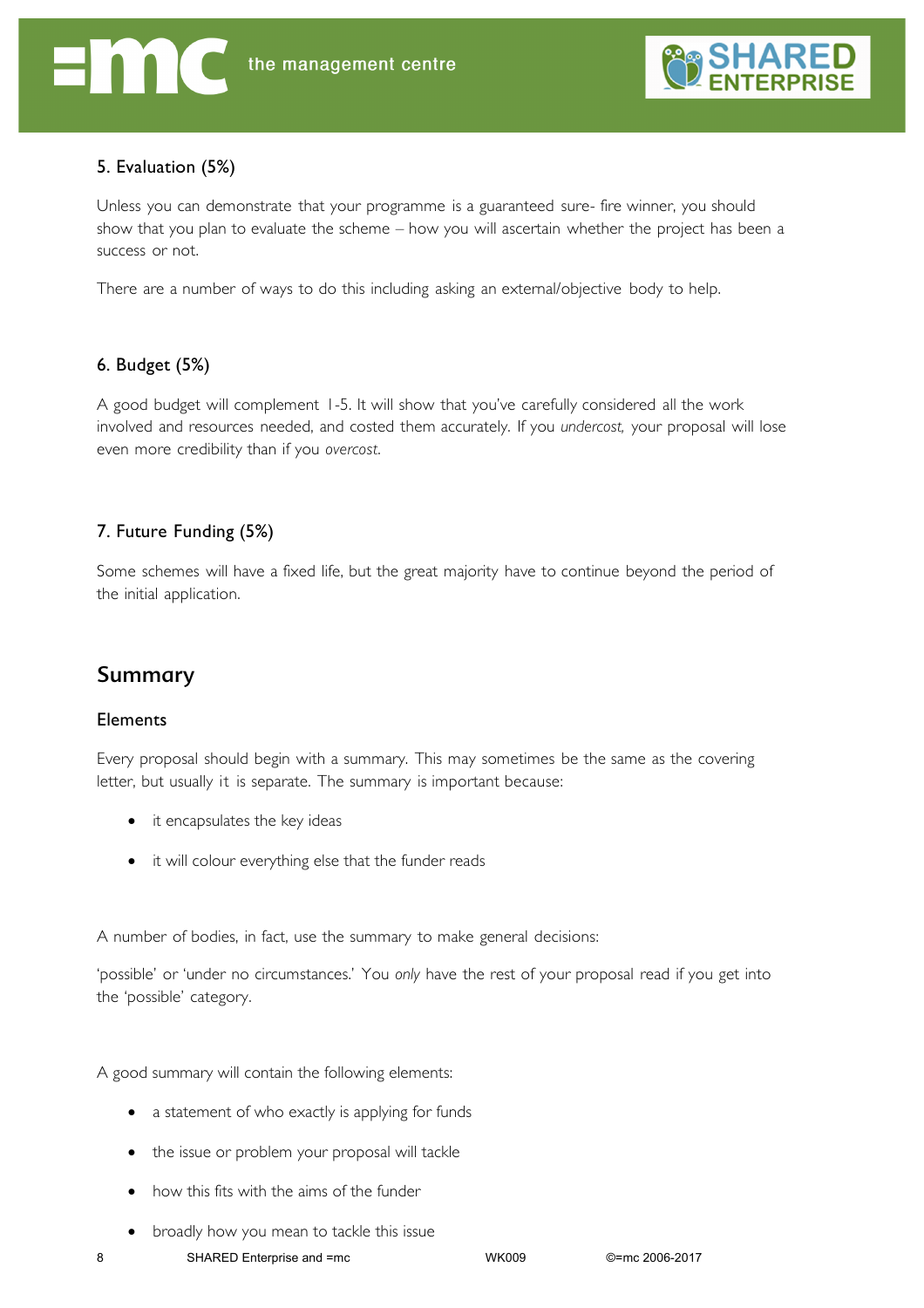



• how much the proposal will cost overall and the money or resources you already have committed from others

Make sure the summary is reasonably short  $-$  a maximum of 3-4 paragraphs.

#### Messages

A good summary will send some key messages:

- we know what your aims and priorities are
- we are an organised agency
- we have a track record
- we know how to tackle this programme
- we know how much it will cost and how much we need from you

### Introduction

#### Importance

The next stage of the proposal is the introduction. This section provides you with an opportunity to layout some of the background to your work. Above all, it is the opportunity to highlight the fact that your organisation is a respectable and appropriate agency to tackle the issue.

An introduction contains:

- your 'opening line': a phrase that answers the 5W questions who you are, what you are, where you operate, when you were established, and why you do what you do
- an indication of your achievements or track record
- mention of your board or staff members with particular expertise
- a brief outline of your more general activities
- an indication of how you came to have an interest/expertise in the area you plan to tackle
- an outline of how you are currently supported

Remember, there's no need to go over the top on this. Much of this information may well be available in your annual report or other information that you attach.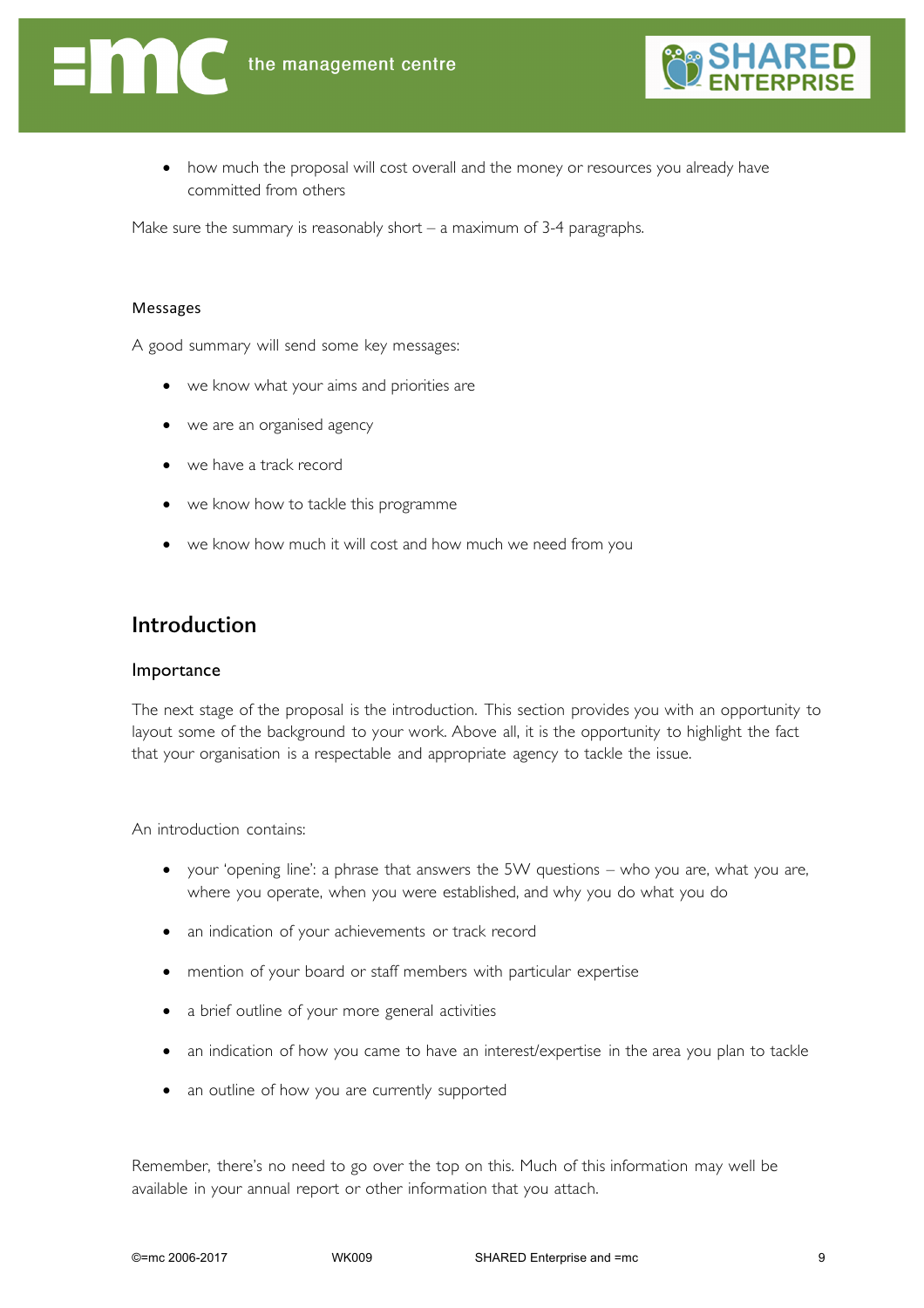

### **Credibility**

The key issue in the introduction is to establish your *credibility*. And specifically your credibility to carry out the work you're seeking funds for.

If you're a small local organisation, no matter how good your local credentials are, it will be difficult to convince someone to support your national ambitions. Likewise, if you're an art gallery, a funder might look twice at your ambitions to be a theatre provider.

Be aware of such potential criticisms – and work hard to ensure your marks of credibility are congruent with the work you want to do.

## Problem Statement; needs and propositions

### 'What we need is…'

Many proposal writers find it easiest to move from the introduction straight into their request – for a van or a salary or a building.

But that's not the logical way to progress from the donor/funders point of view. Instead you should focus on the problem or need you're planning to tackle. it's the difference between what "they" – your clients – need and what "we" – your organisation – requires to help them meet their needs.

Problem statements come in two main types – *needs problems* and *proposition problems*.

### Need or proposition?

A proposition problem is a description of an issue or cause for concern that occurs in a number of communities of interest including yours. By you tackling your localised instance of this issue, there are implications for the other communities. Typically, proposition problems are used for innovative, research or demonstration projects.

A needs problem is also a description of a localised situation. But in this case, the wider implications are not relevant, and your chief concern is to tackle this issue in your community of interest. Typically, needs assessments are used in presenting service projects or those that involve establishing a level of provision equal to that elsewhere.

### Distinguishing problems and needs

You may well find that these categories overlap to some extent. But the differences can have an important impact on how you structure your programme of activity.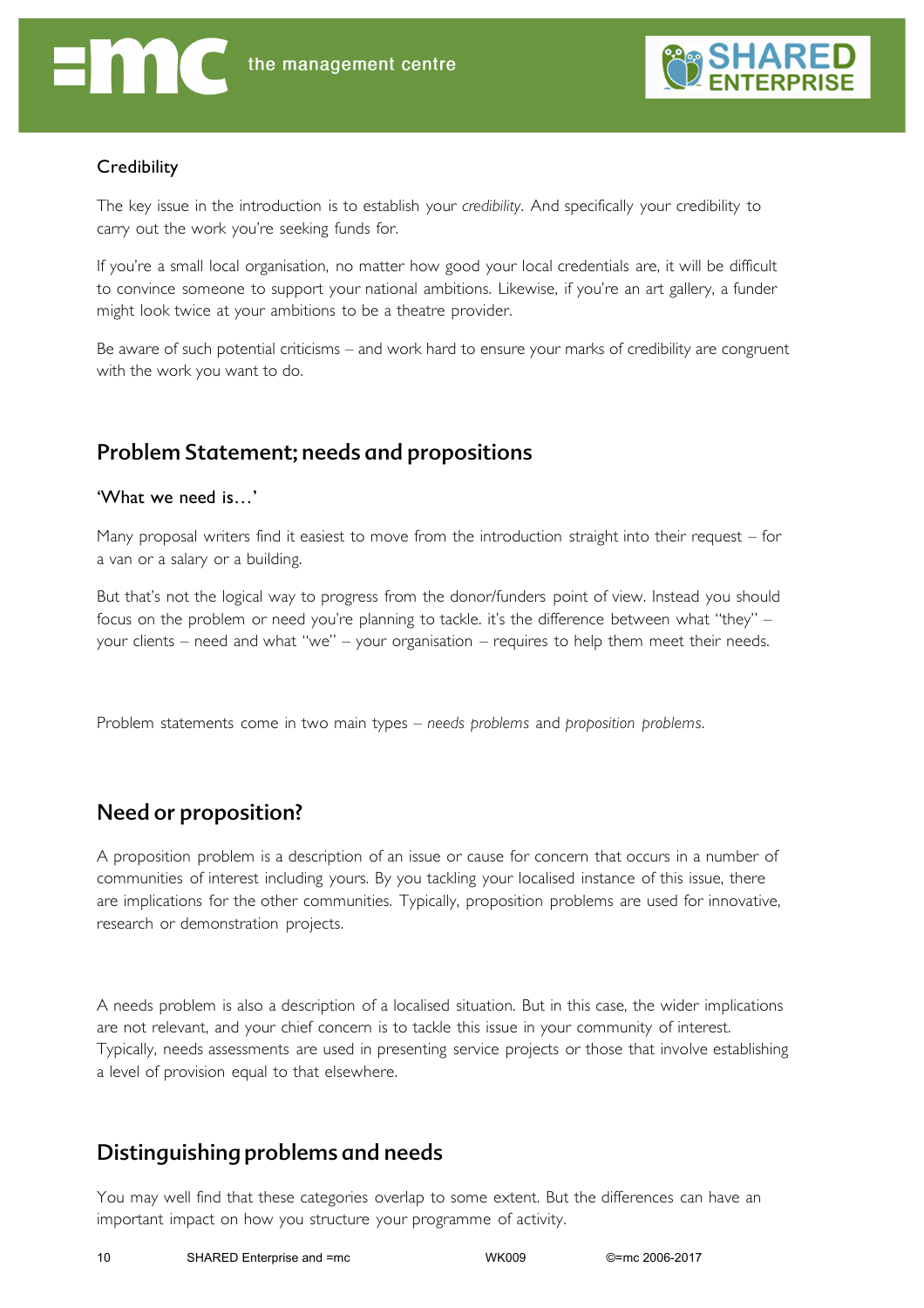



For example, let's look at different ways in which arts projects might approach the issue of drug abuse among young people in Maryhill.

The proposition approach might say:

Drug abuse is extremely prevalent among young working class people in the UK's major cities with almost 1 in 30 "seriously" or "very seriously" involved. (Source: Govt statistics 2014.)

This problem is even more acute in the Maryhill district of Glasgow where a local study on reasons for drug abuse was carried out in early 2013 by the Council on Addictions. This study indicated that as many as one person in fifteen aged 14-18 is taking drugs more than once a week. While "unemployment" was cited in this study as the major cause "boredom" and "lack of something to do" were mentioned by 20% of those taking part.

The result of this high drug involvement, according to the Chief Constable for Strathclyde, is that crime locally is 35% higher than elsewhere in the city – especially burglary, mugging and shoplifting.

By involving these young people most at risk in creative activities on a regular basis, Maryhill Community Arts plans to reduce the incidence of drug related crime. This programme, if successful, would be applicable to other inner city areas suffering similar problems.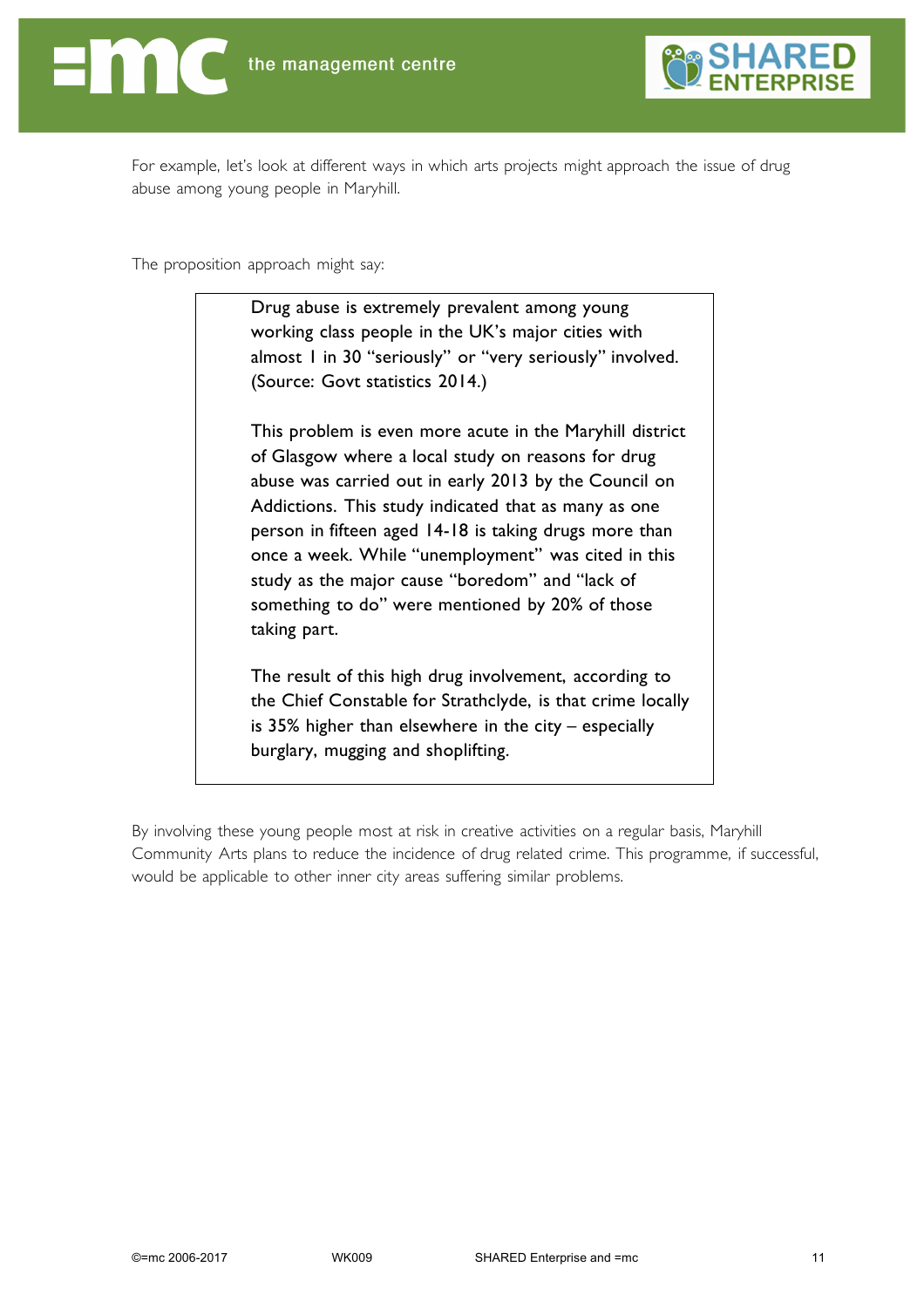

The *needs approach* might say:

Maryhill is a deprived estate in Glasgow. According to the report '**Inequalities**' (HMSO 2013) it was ranked 10 in 400 in terms of urban deprivation. Among the indicators used to illustrate this deprivation are: low levels of educational achievement high unemployment high levels of illness high incidence of family breakdown • increasing drug abuse among young people Maryhill Community Arts has been working alongside local residents' groups for almost ten years to tackle some of these issues. Most of our work to date has concentrated on work with families and children under 12, emphasising the educational possibilities of creative writing and play. In a recent series of meetings attended by local residents, it was decided that greater emphasis should be placed on work with young people especially on work which reduced crimes which are especially prevalent specifically mugging, burglary and shoplifting. Our proposal is to develop work with young people specifically in the 14-18 age group to provide a more

# Why us?

The problem/need statement should have a logical connection to the overall aims and work of your organisation.

rounded community approach.

If, for example, you had been an elitist symphony orchestra and then decided to start up a community programme, I would, as a funder, want to know why. If I thought it was because I'd recently set up an  $£11$  million community music programme, I'd probably be suspicious that you were chasing cash. Likewise, if you had been an arts centre operating in a single locality for ten years, I'd want to know why you suddenly wanted to start running training seminars in screen printing up and down the country.

If the problem or need is not one that you're currently involved in, you must show how you've come to develop an interest. For example, it would be reasonable for a project originally set up to do drama workshops on a housing estate to come back and say they felt there was a need for music workshops too, if they could show they wanted to produce a musical.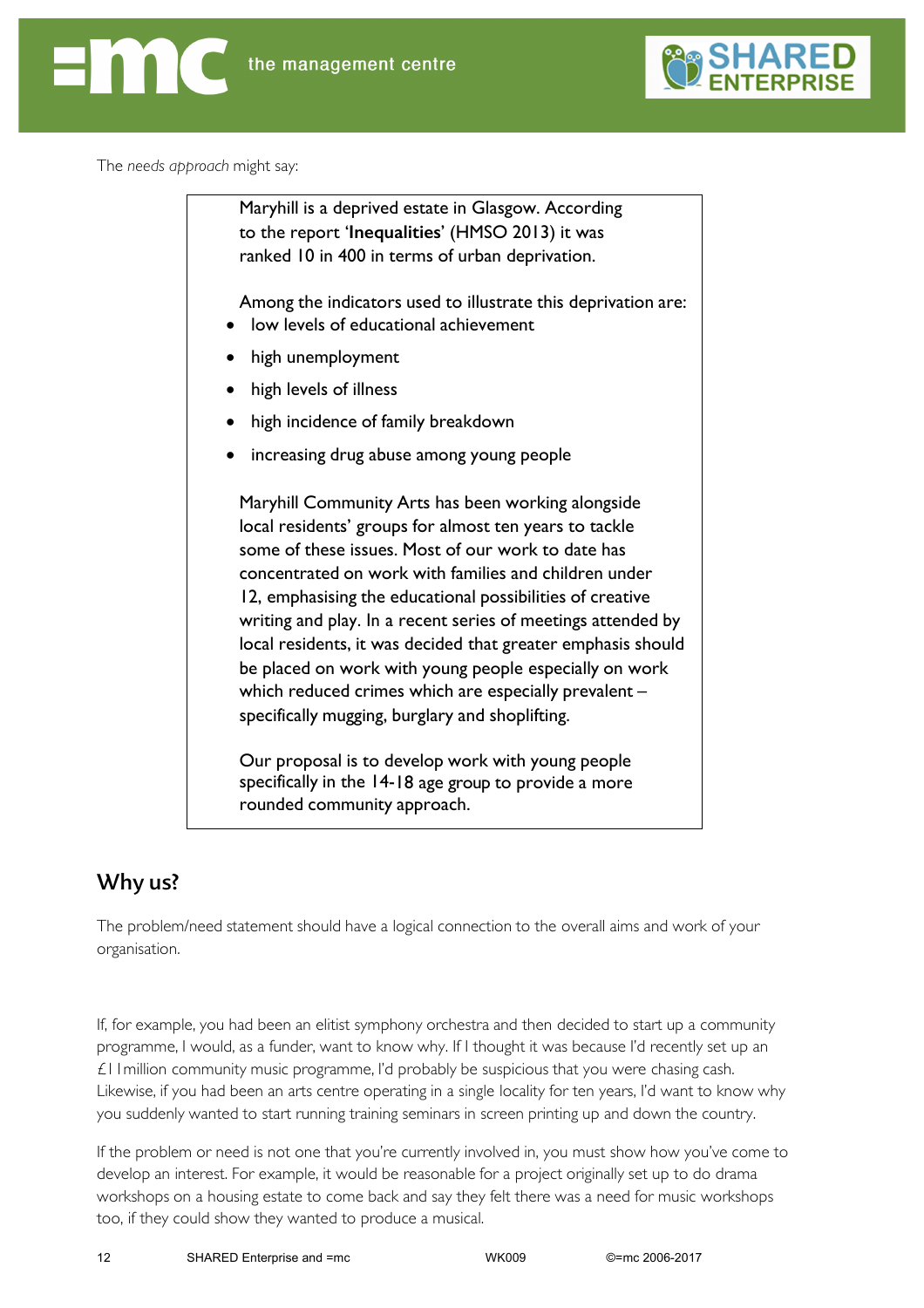

### Problems are not provision problems

Many fundseekers, partly because they're so engrossed in their own work, make the assumption that lack of provision is itself a problem.

Sometimes, this can be true. The Arts Council has a statutory duty to provide theatre opportunities. And the Sports Council has a similar duty on sports. But lack of something needn't necessarily be a problem or need. Make sure, when documenting a problem, that you don't lose sight of what you're trying to do.

These kinds of problems tend to be poor fundraising problems. They can seem very abstract or even simply self-serving. "We want an arts centre because we want an arts centre and think it would be good for the town."

# People problems

It's much better to express your problem as a people problem – that is in terms of the needs of a group of people – your constituency or clients.

Let's look at the difference between provision problems and people problems in a particular case.

Oxford needs a multi-purpose arts centre. In this centre a range of activities could take place – from dance classes to theatre performances, amateur and professional.

That's a provision problem.

Oxford's 250,000 inhabitants currently have no centrally accessible place where they can join in a range of arts activities. The result is that many families are unable to take part in joint activities, and that individuals interested in both seeing the RSC in performance and going to a pottery workshop are unable to do so.

That's a people problem.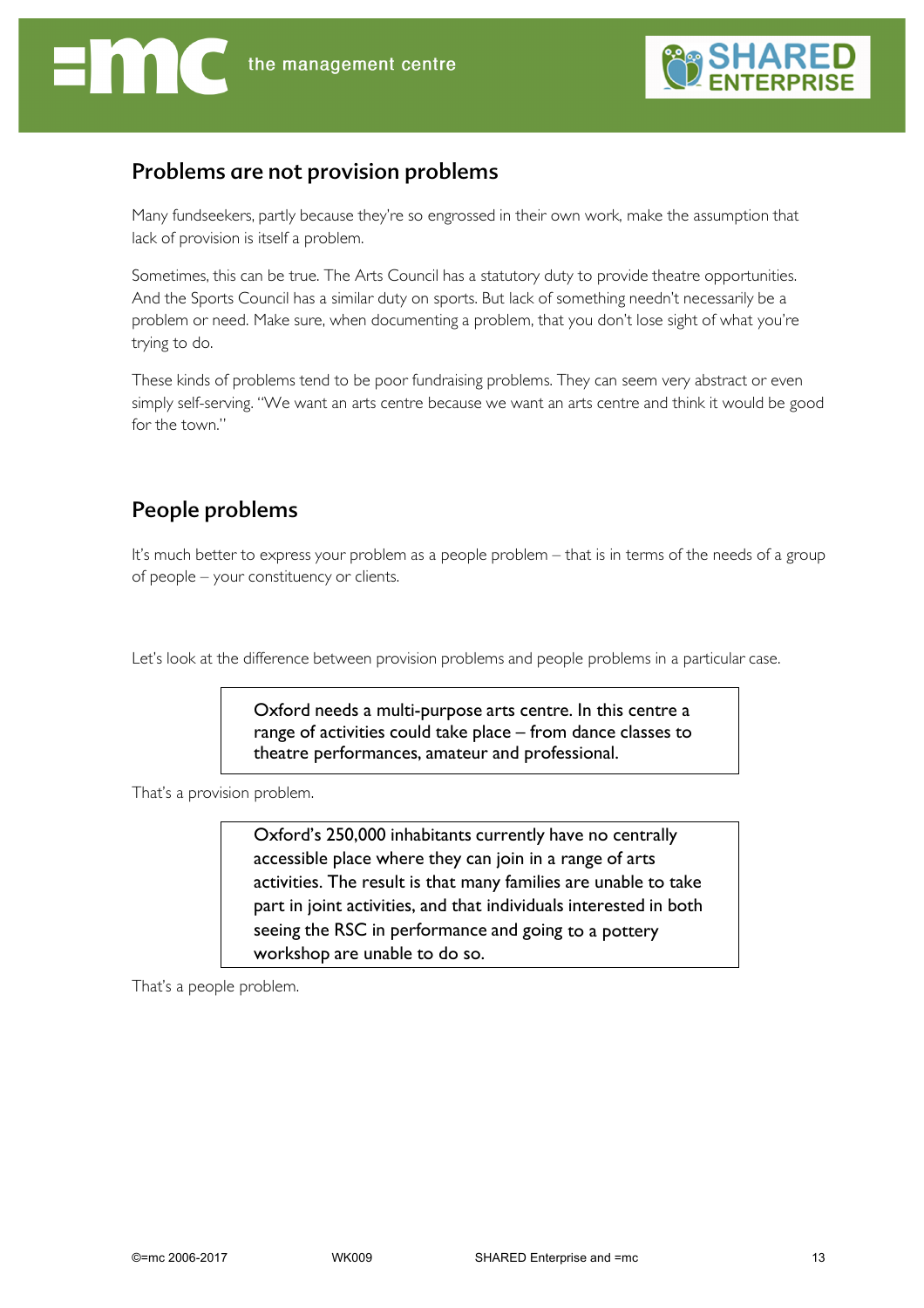



### Concrete not abstract

The chief weakness of the arts centre example is the way it expresses everything in abstract terms. The concrete is always more powerful.

Contrast, for example,

The result of the lack of an arts centre is that many people have to use widely separated facilities.

and

Almost 30% of those interviewed in a needs survey complained that they have to use facilities up to 30 minutes drive apart. One family, in fact, had to drop a child at dance class at 6.00pm, an older child at drama workshop at 6.45pm, and then go onto the cinema, leaving 30 minutes before the end of the film in order to collect the younger child.

# The bad effects

It may not always be clear to a funder what the bad effects are. For example,

Many theatre companies are unable to perform in Oxford because of the lack of suitable premises.

What's the bad effect here? It could be several:

As a result:

- school students are unable to see Shakespeare texts [bad educational effect]
- amateur companies are unable to see and learn from high quality performance [bad community effect]
- foreign tourists have to go to Stratford to see theatre [bad economic effect]

Remember that you have to match your effect to your likely source of funding. The tourist board would almost certainly be interested in the economic effect; the education authority might be interested in the first; and a trust like Carnegie might be interested in the second. But it's unlikely any one funder would be interested in them all.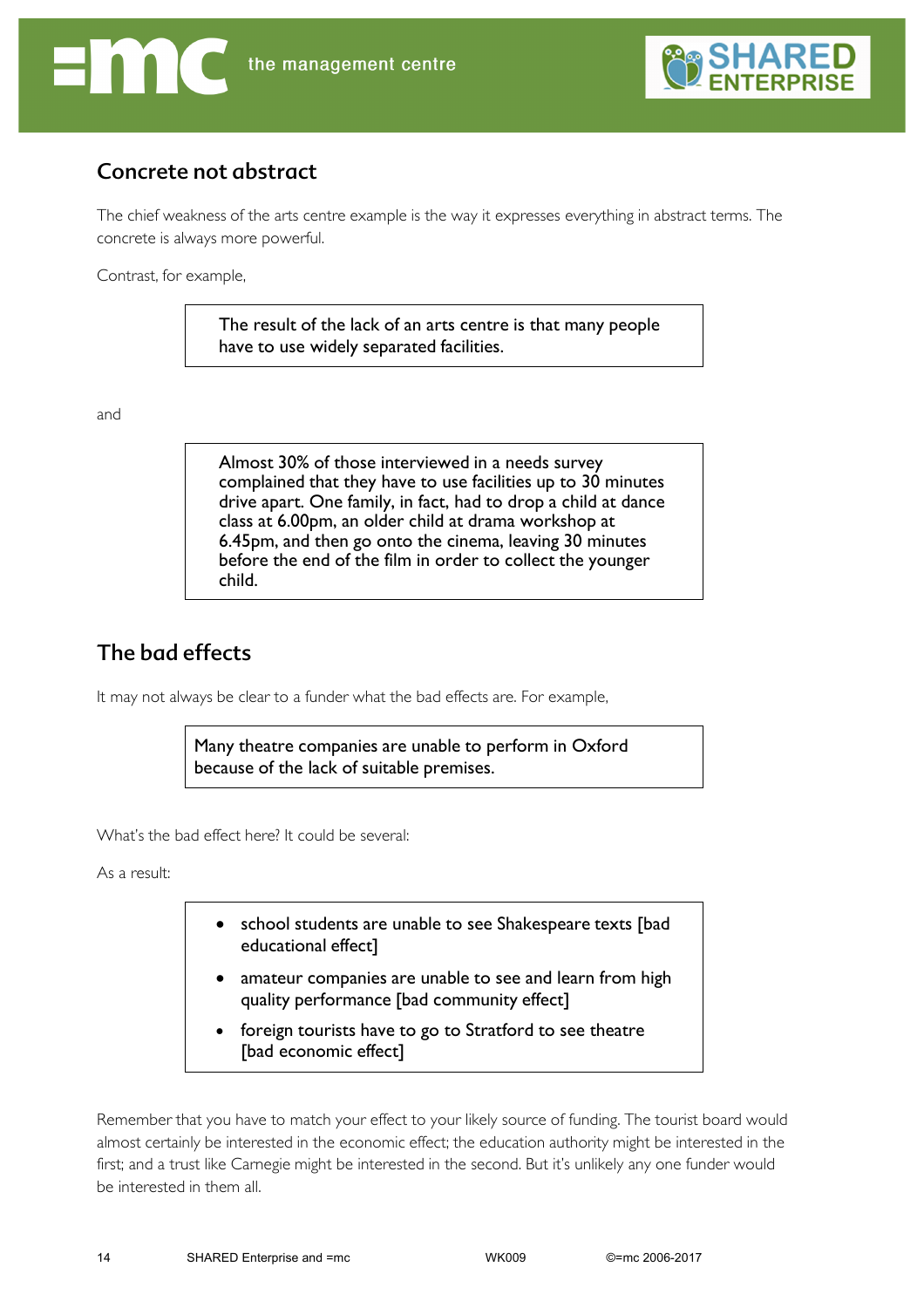

### Document the problem

It is important you document the problem – show some evidence for its scale. It's not enough simply to suggest that you as an organisation know that it is a problem. Your opinion is much more powerful if reinforced by concrete evidence.

There are a number of ways to do this:

- surveys
- outside expert opinion
- published data
- community support

You may well want to run your own survey and this can be as elaborate or simple as you care to make it. Alternatively a sympathetic market research firm – or local college – may be able to help. But don't assume you have to do any of these things. There is a huge amount of published data on attitudes, opinions and habits. Look through this first to establish if someone else has produced the supporting information you need.

Community support can help build a case. For example, if you felt that "young people having nothing to do" was a problem the bad effects might be "increased vandalism" and "concern from older residents about going out at night." You could contact your local community police officer for figures or support on the former, and your local home help team or Age Concern branch for information on the latter.

### Urgency

Your cause like many other causes needs money. But one key factor you have to communicate is the urgency of your need.

This is not an invitation to hype up how European civilization will collapse unless you are sent some money for your new seating system. On the other hand, there is always pressure on available funds and if your cause is not seen as a priority you may well lose out.

### Manageable scale

You may be trying to tackle a very big problem, and if so you should show whether you're going to deal with all or part of it.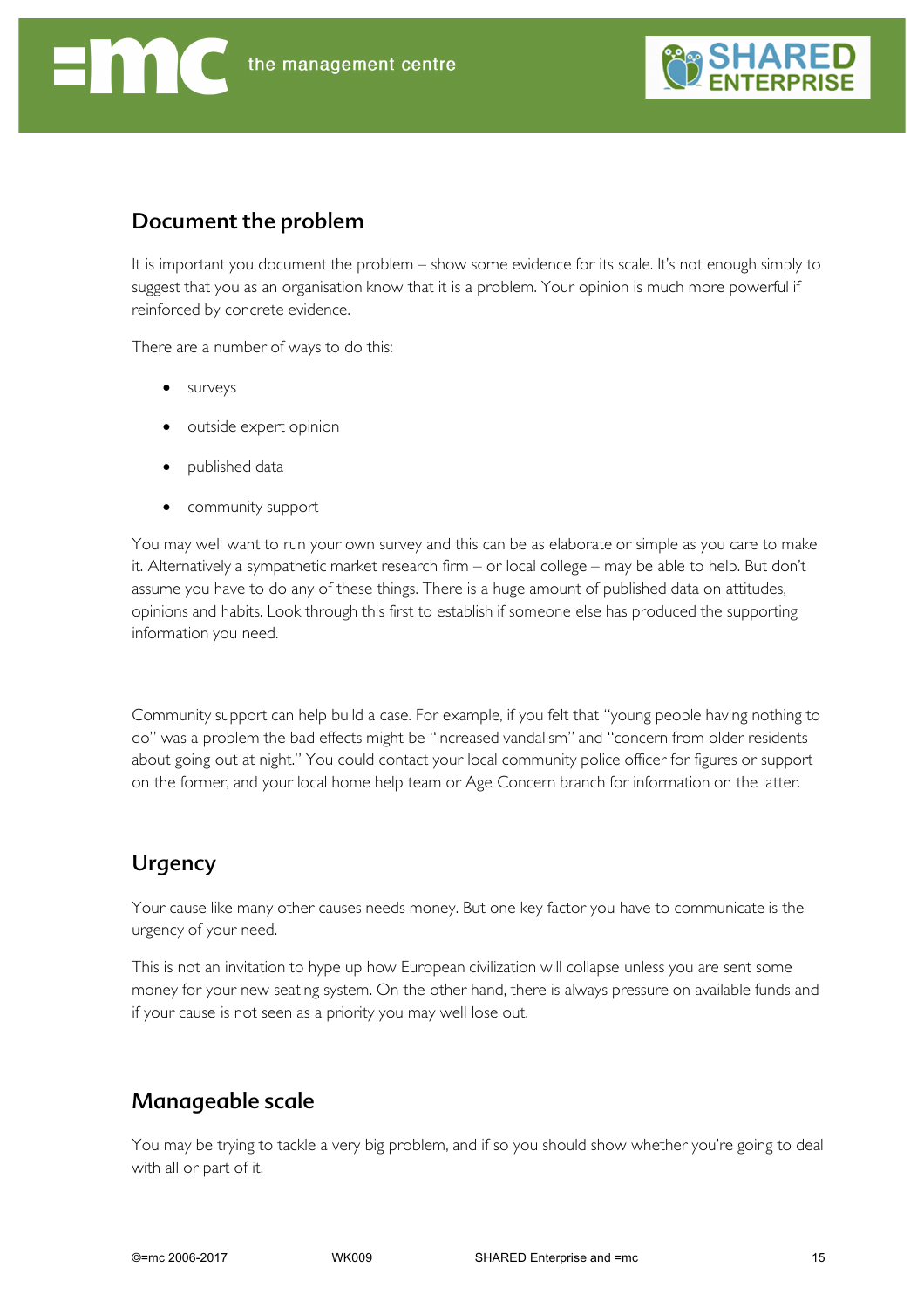

For example, written below is a good problem statement, but the scale is mind-boggling:

Over the last five years, according to the government report '**Inequalities in Culture'** – ACE 2013 – working class people have participated less in arts activities.

This national problem is reflected in the Cowley area of Oxford, which scored third out of 125 in a survey of culture deprivation. Local people are concerned at this situation and at a recent series of four public meetings almost 1,000 people – out of a population of 12,000 – turned up to ask for positive action to be taken to improve cultural facilities substantially.

This is a well documented, but big, problem. If you simply went from this into saying:

and so we think it would be good to set up a one-person community arts project.

– then a potential funder might say "Hang on, isn't this too small a solution to match the problem?"

Instead, it might be better to continue the logic above with:

The largest single factor influencing low participation in cultural activities, according to 'Bad Deal' published by Birmingham University Department of Leisure and Tourism 2013, is cost.

This could lead to a reasonable proposal to establish a community arts programme with the aim of involving people in low cost arts activities.

Manageable scale demonstrates two important things:

- that you understand the problem and have thought it through:
- this means you are aiming to tackle something of reasonable proportions.
- that the problem is expressed as solvable: this means the funder feels that their contribution is worthwhile.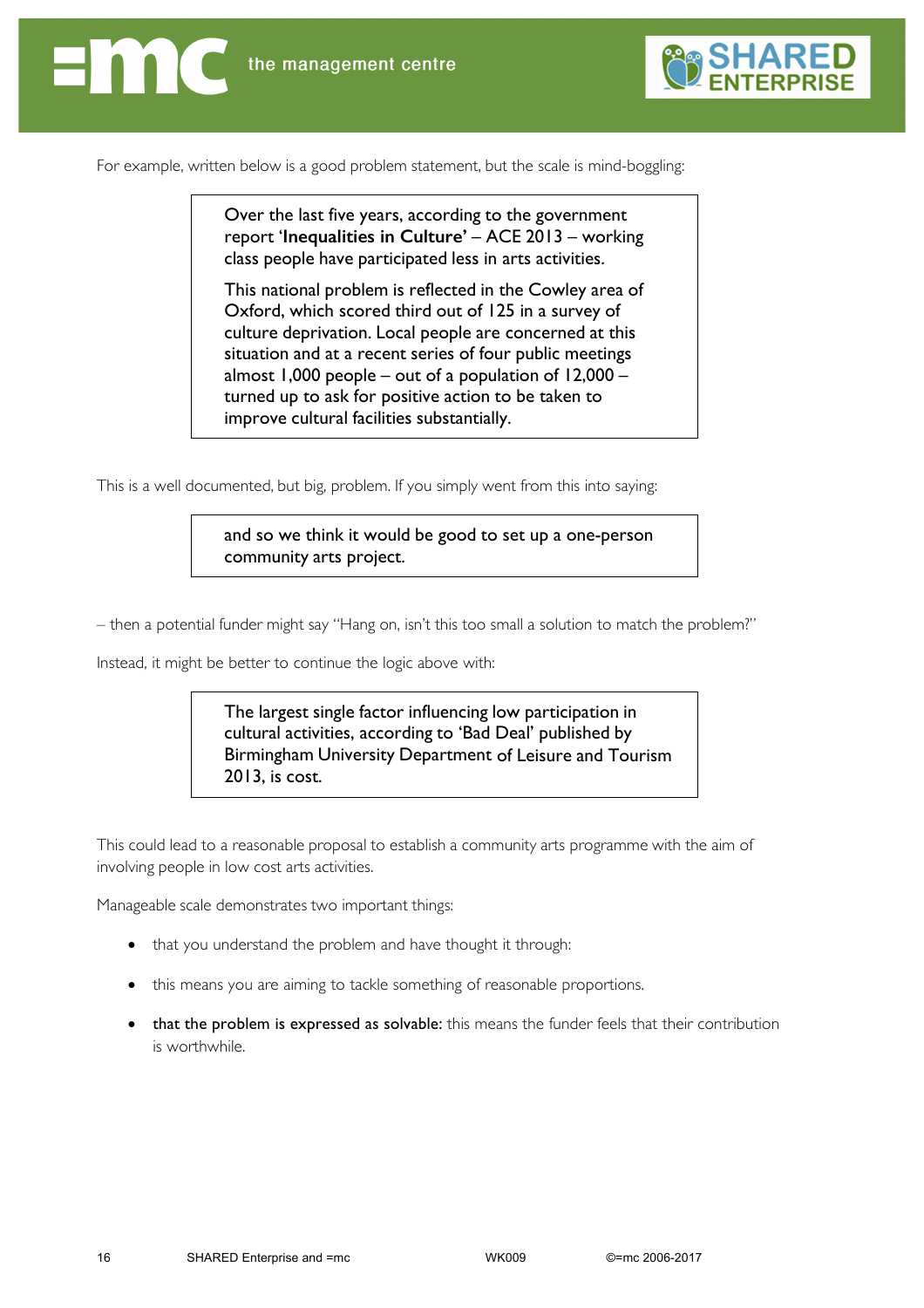



## Solution – Programme and methods

### Two parts

This section is actually two directly linked, but distinct, aspects of the same issue. Up until now, you have summarised the nature of the task you're going to tackle.

You now need to suggest two things:

- *what* you're going to do about it and
- *how* you're going to do it

### **Objectives**

The 'what' is usually expressed in the form of objectives. Objectives are outputs not inputs. That is, they are records of what is to be achieved not how it is to be achieved.

An objective has a number of criteria. It should tell:

- who
- will do what
- to whom
- by when
- and what will tell us it has been achieved

It's probably easiest to express this in an example – see next page.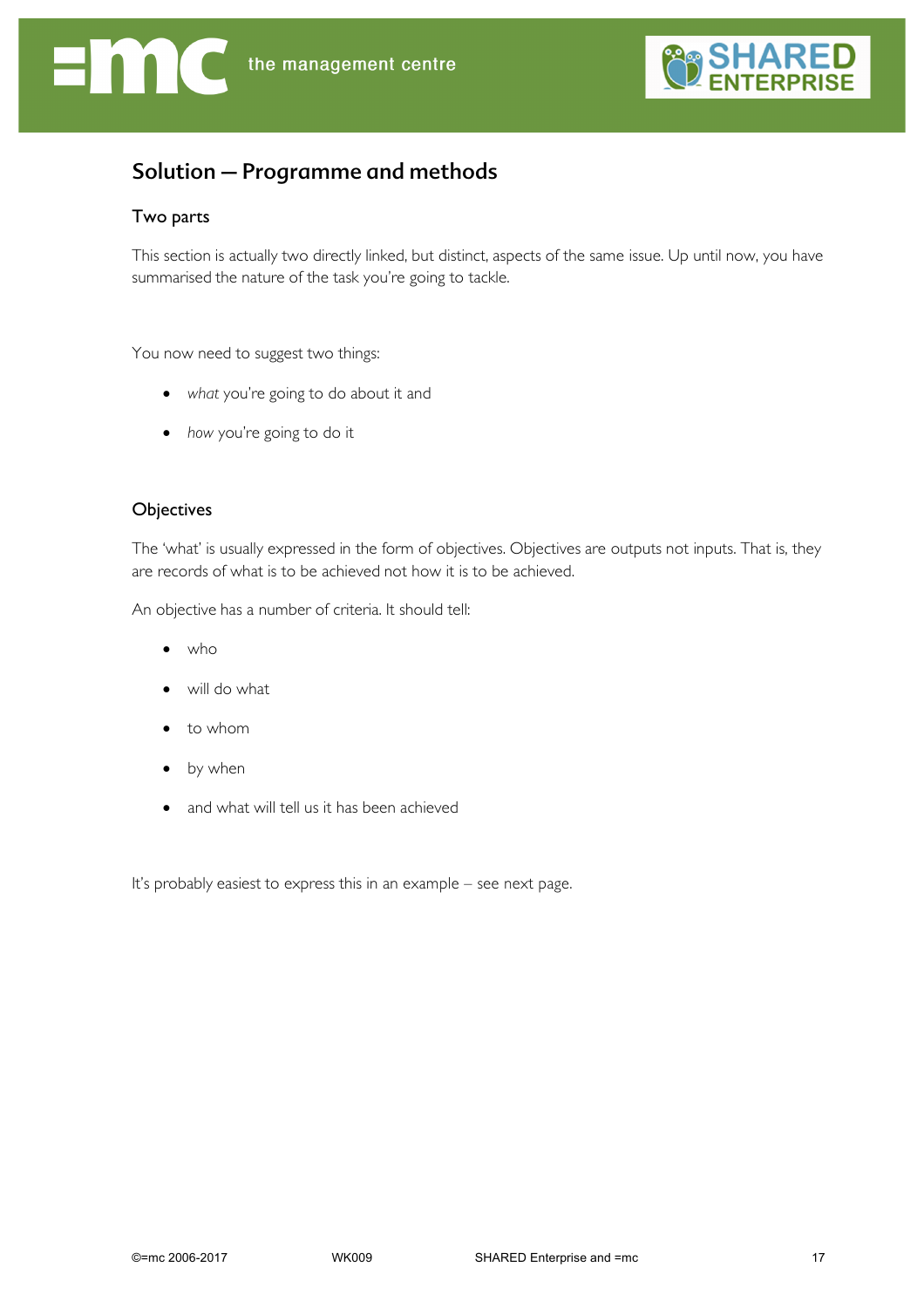

### **RSC Education Department**

According to the latest Department of Education and Science statistics, Shakespeare's work is only seen by 20% of young people aged 10-15 more than once a year. Moreover, many English teachers profess to feeling "unconfident" about teaching Shakespeare's work according to the English Teacher's Association in their study 'Learning to Live' (2014). **[Problem.]**

Our aim is to develop a programme of contact with teachers to improve their understanding of Shakespeare's work and period. **[Overall Programme.]**

- who
- when

Through this programme the RSC Education Department plans to enable 250 teachers each year for three years to have the skills and confidence to stage a work by Shakespeare at their school. **[Objective.]**

- what will have been achieved
- whom

The way we plan to do this is through:

- running a summer school
- placing directors-in-residence with schools
- producing educational packs
- devising a model project in Birmingham and publicising it
- arranging ten secondments to the RSC from schools nationally. **[Methods.]**

According to the most recent statistics produced by the Arts and Libraries Department, 20% of adults in Depriville have no opportunity to take part in creative activities. An informal survey conducted at a recent series of meetings suggested that among women this figure was perhaps 40%. **[Problem.]**

By the end of 2015, 5% of women in the town will have taken part in one or more creative event organised by the community arts team**. [Objectives.]**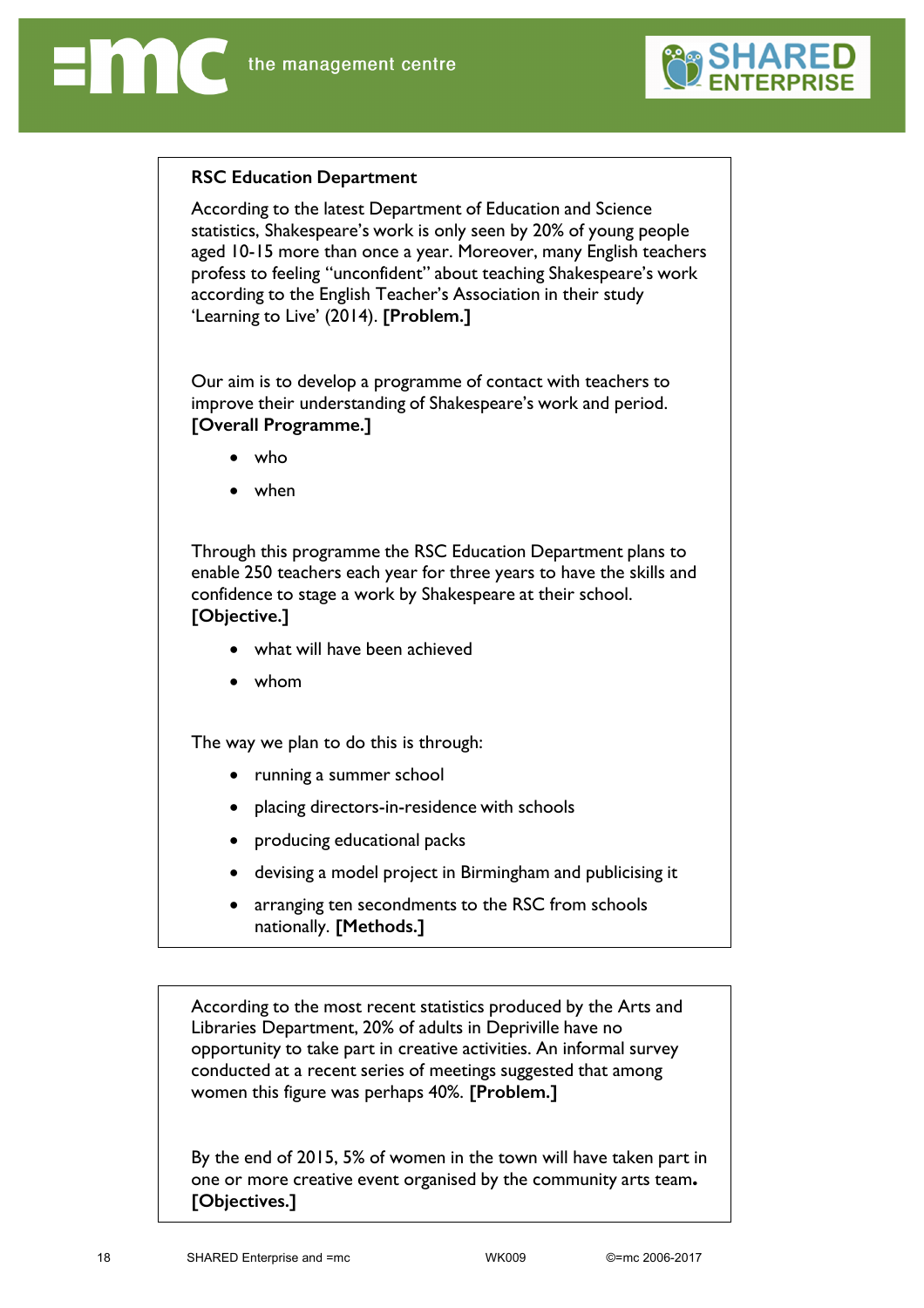

### Outputs and Inputs

One of the biggest problems people have in writing objectives is that they tend to mix up outputs and inputs.

So to say "to organise a series of 20 women-only arts workshops," is not an objective – it's an input. A perfectly laudable one, and it probably has an objective hidden in there somewhere, but it's still not an objective. For example, the objective might be:

> to increase the participation of women in creative activities run by Depriville Community Arts Workshops from 20% to 80%.

### Good Sounds

Objectives can sound grand, but mean very little. For example:

The objectives of the music festival are three fold:

- to develop an increased awareness of the importance of contemporary music among young people
- to expose the public of Depriville to a range of music from 14th Century to 18th Century
- to foster community spirit through bringing people together in a cultural activity.

In the example above, the objectives are in fact a mixture of vague aims and methods by which to deal with the issue.

A good example for the festival might be:

In Depriville there is little opportunity for people to hear classical music on a regular basis. Only two major orchestras have visited in the last five years. A number of smaller orchestras visit 2-3 times a year. This is despite the popularity of classical music. On each occasion an average 85% of the tickets have been sold. And the two major local record stores report that classical recordings constitute about 17% of their total sales of CDs. **[Problem.]**

We plan to increase the opportunities to hear and appreciate classical music. The objectives are:

- to involve 8,000 people in listening to live music they previously have only heard recorded
- to ensure 20% of young people under school age attend at least one event
- to increase the level of ticket sales to 90%. **[Objectives.]**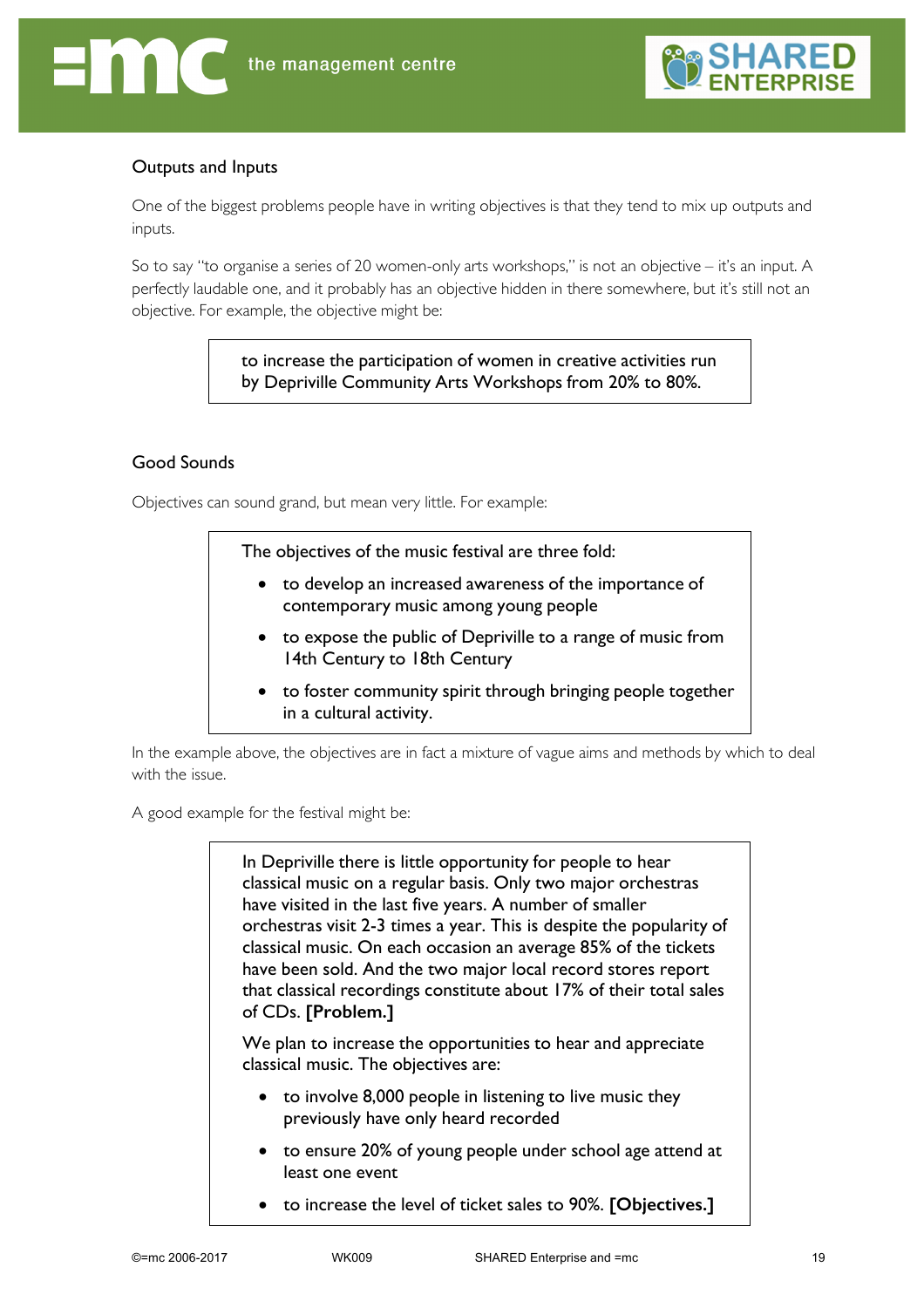

Having successfully completed outlining their objectives, the organisers of the festival can now move on to how they plan to achieve them.

For example:

Our plans for the festival currently include:

- the promotion of 20 different concerts over a six week period in four separate venues
- participation by two major orchestras, the Boston Symphony and the Orchestre du Cacophonique, Paris
- a programme of ten different chamber concerts
- events staged specifically in schools to reach young people. **[Methods.]**

Writing objectives is not easy. But it does provide you with a mechanism for ensuring that you don't confuse them with aims and methods.

### Innovation

This kind of approach is manageable when you're working on a programme where the work is well established. But it is notoriously difficult when the programme is completely new. For example:

> Over the last two years, two of the major venues exhibiting new paintings in Bristol have closed down. This means that many young artists are unable to show their work in an effective and accessible venue. (In fact, the waiting list at the two remaining galleries is now almost 18 months, and Professor W.H. Smith of Bristol School of Art says up to 50% of his students "will have to exhibit outside the town.") **[Problem.]**

There are no appropriate buildings available to rent or buy at an affordable rate, and so we propose to try and create a temporary venue – partly to create exhibition space and partly to arouse interest in the topic.

Our proposal is to create a mobile space that can be transported to various parts of the town.

A feasibility study was carried out on this by the university and a number of options were looked at: marquees, caravans, hot air balloons, inflatables and buses. The feasibility study – enclosed – came down firmly in favour of a bus.

We have approached the local transport authority and they have agreed to donate a bus, provided we can pay for conversion. **[Programme & Method.]**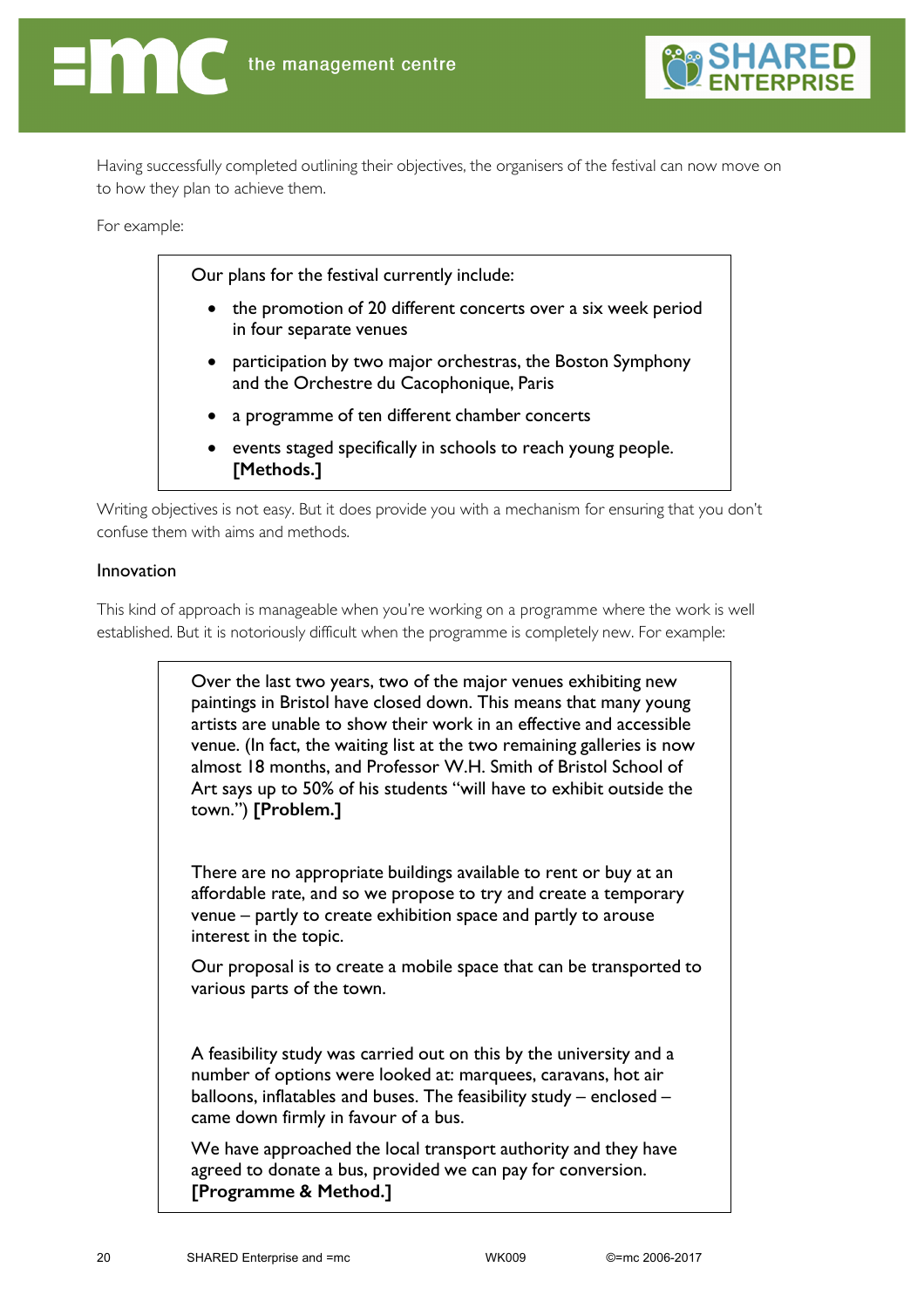

# Budget

### Get it right

You can have an extremely well argued scheme and powerful supporting statistical data, but still lose out with a poor budget.

There are a number of common failings in budgeting. But far and away the most common is failing to add it up properly.

### Common failings

There are three other common failings in budgets: underbidding; overbidding; incongruence. These were detailed in the earlier section on budgeting.

### "Double it, they'll halve it anyway"

You'll often hear people say, cynically, "Double the amount you ask for, they'll halve it anyway." And it is the case that some inept funders dodge the issue of funding by only offering to meet part of the cost of any proposal.

But does this mean you should double it? Our advice is don't. First of all, if you have genuinely calculated the cost of the proposal, it should be

evident the scale of resources you need. So if you simply double it, the incongruence will be apparent. You should be able to defend your budget to the last penny.

### Offered less money

The key issue here really has to do with you establishing the integrity of your organisation and its ability to budget. If you're offered less money you only have a limited number of options:

- negotiate: when a funder offers you money they're basically saying "We like this proposal and want to support it." Certainly on some occasions it's appropriate to go back to ask for an increase on the offer.
- rearrange the proposal: if you're sure that you can only get 'x' amount of money you have to revise the scope of the original proposal to fall in line with the money available.
- go elsewhere for money: it could be that by securing some of the money  $-$  ideally  $51\%$  you are able to go to another source. A sympathetic funder who can't manage the whole amount may well be able to suggest another source.

### Show all your assets

©=mc 2006-2017 WK009 SHARED Enterprise and =mc 21 Often the most substantial contributions to projects are not in cash terms. Simply because an asset or gift isn't paid for doesn't mean that it's worth nothing.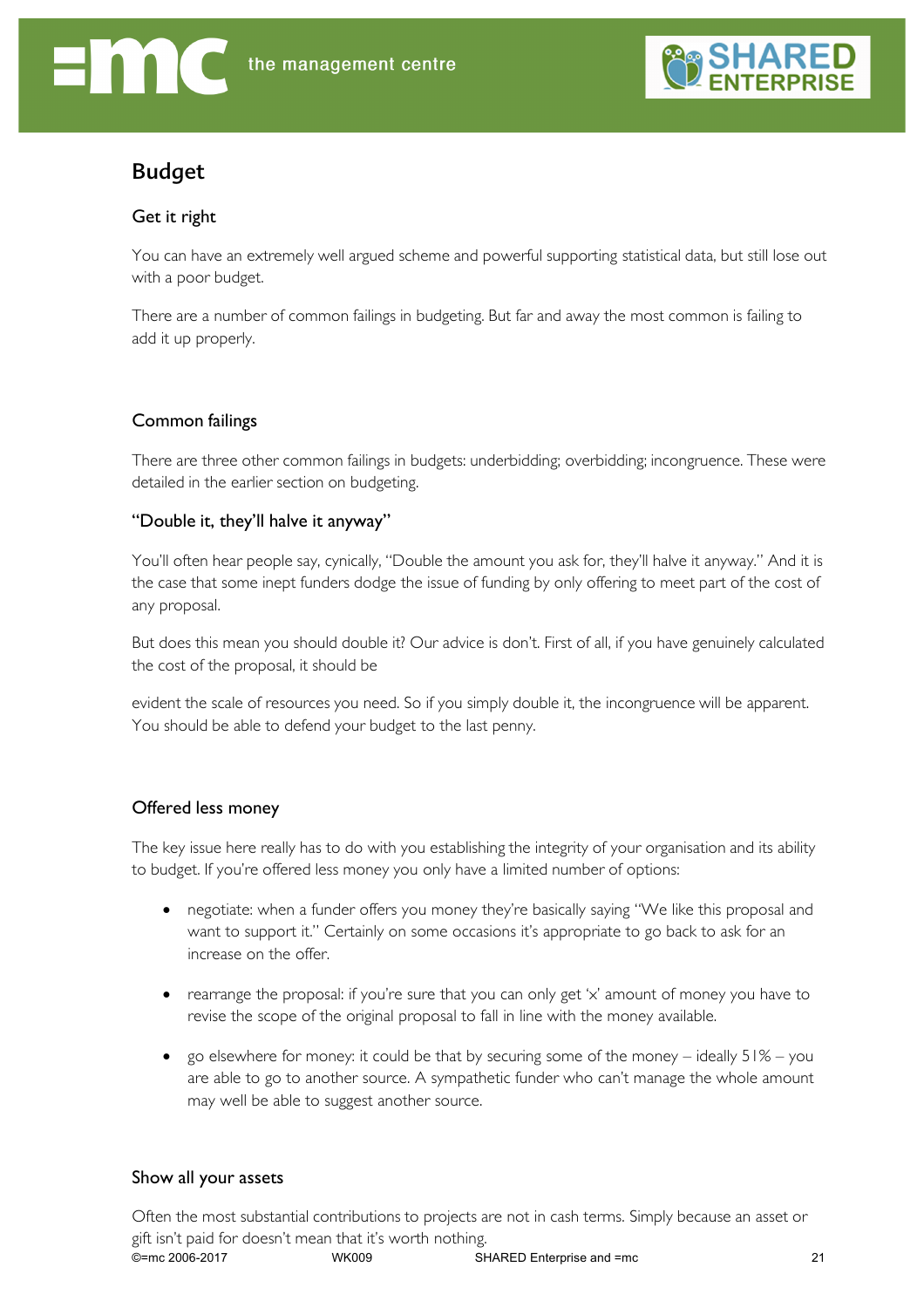

Make sure that you put a value on and record all contributions:

- free time from professionals like your accountant
- discounts on equipment or services
- gifts in kind of materials, e.g. a filing cabinet

Be careful, though, you must clearly distinguish between actual cash and 'value' contributions. Some things may not have an exact financial value. For example, volunteer time is difficult to cost. But you can still record it as hours and then work out an approximate value.

### **Whacko Arts Project Budget**

In addition to the above contribution, we also have substantial contributions from our volunteers staffing the box office:

20 volunteers  $\times$  5 hours per week  $\times$  50 weeks pa = 5,000 hours

This contribution allows us to dispense with the equivalent of two part time box office supervisors. At current rates, this amounts to almost £28,000 pa.

### **Contents**

A good budget contains the following elements:

- a clear statement of all the money you need and what you need it for
- a clear statement of who else is definitely committed to giving you money and how much
- if appropriate, a statement of other sources you've applied to and the status of your application – being considered, agreed, etc.
- a statement of other non-money support you've received, with an indication of its value
- accounts that add up
- allowance for issues such as depreciation, inflation, salary increases, etc. if covering more than one year

### Who else?

22 SHARED Enterprise and =mc WK009 ©=mc 2006-2017 Often you'll be sending an application to several sources to complete your funding package. For example, you might be looking for money for a youth arts project and have 50% committed from ACE. So you write to both Gulbenkian and Carnegie to ask for what is essentially the same contribution.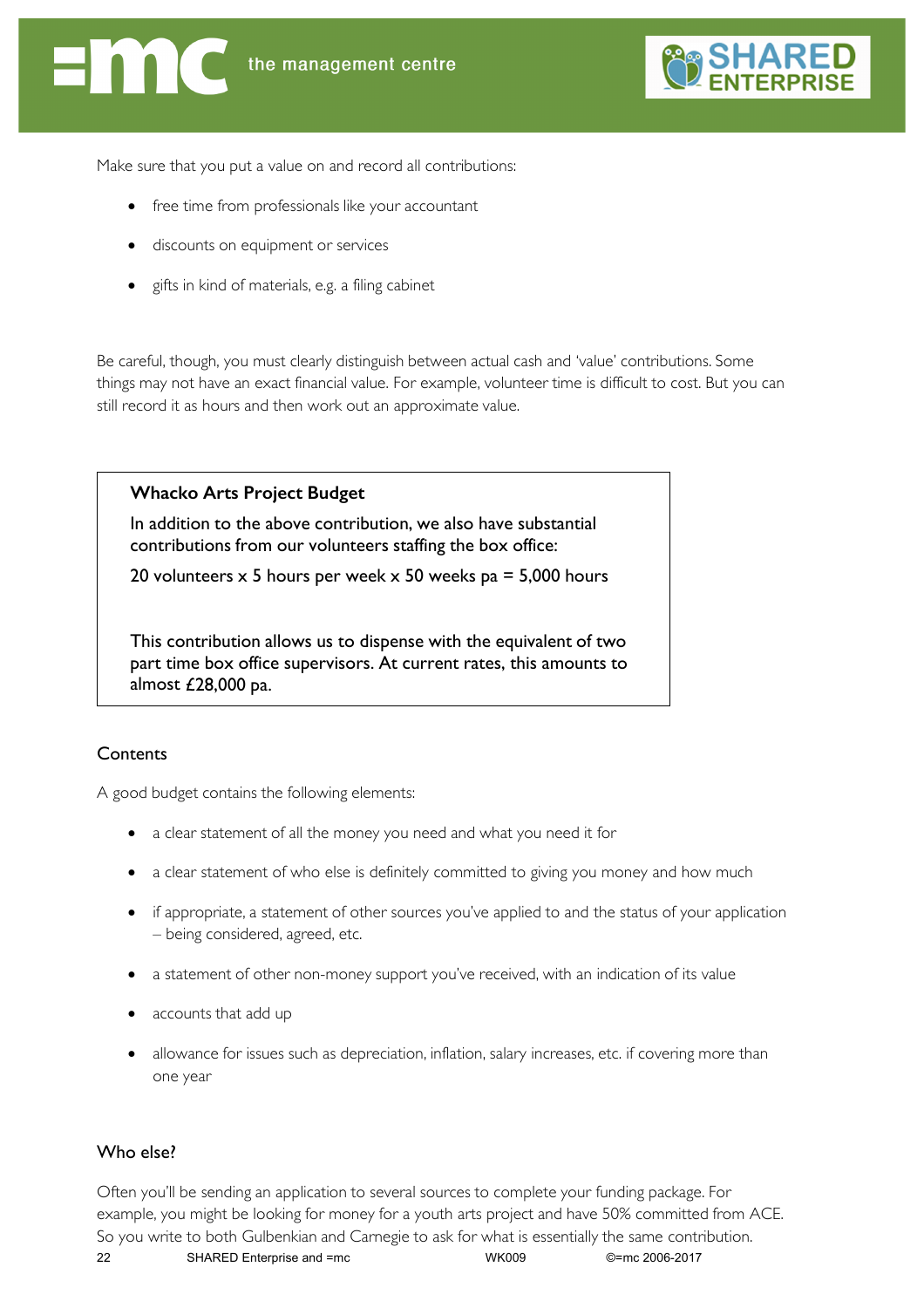

Should you tell Carnegie that you're also applying to Gulbenkian and vice versa? There isn't really a definite right answer to this. It's worth indicating that you are looking to other sources, without necessarily quoting specifics.

# Evaluation

### Why Evaluate?

Evaluation serves a number of important purposes:

- it shows that you are serious about your work
- it shows you are concerned to ensure that the money you raise is spent wisely

So a sound evaluation structure is an essential feature of a good proposal – and even of any good plan.

#### What is evaluation?

"What is evaluation?" is a thorny question and whole books have been written on the topic. For our purposes, we can define it as "The process of establishing whether the plans originally set out were successful and why."

There are several issues here.

- The process: it is very rare to be able to claim any activity was absolutely successful. So evaluation will have to be a continuous process of assessment and a record of how close to success you came.
- The plans: evaluation can only take place against a background of what you intended to achieve. It's not enough to say "We plan to run a festival." An evaluation would then have to define what was meant by a festival and whether two tombola stalls and a performance by the local Irish dancers was acceptable.

So your plans – what we earlier called your programme and methods – have to be specific. They should include measurable objectives.

### And why?

In many ways the most interesting part of evaluation is the "why?" Let's assume that your objectives are to:

- involve 2,000 people in attending a local community festival
- have 15 local organisations running stalls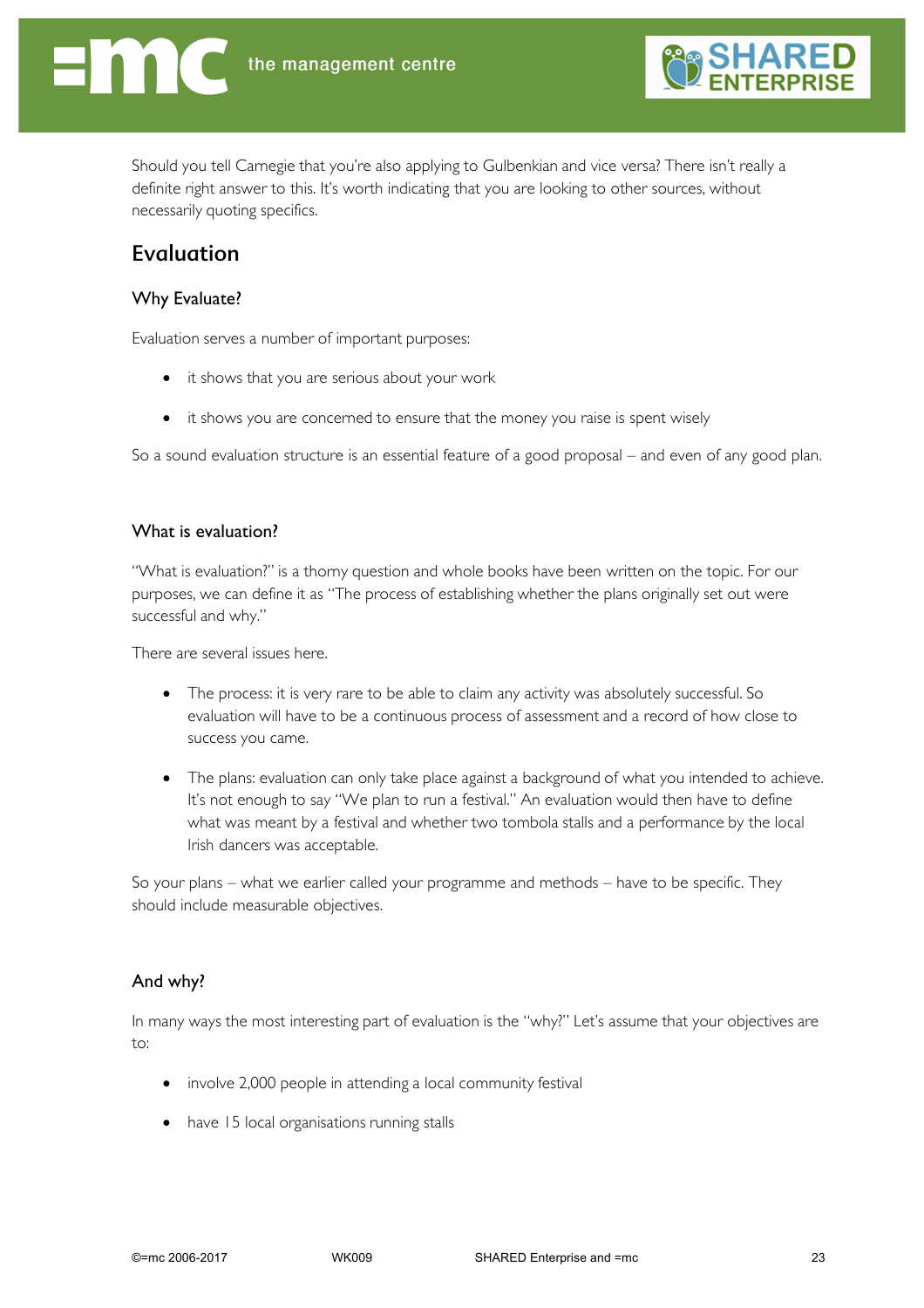

On the day, only 1,500 people participate and there are 13 stalls. Have you failed? In one sense, yes. But if you can establish why there was a shortfall in numbers, e.g. the local football team was playing at home and that was a big draw, that is useful to know and allows you to plan to avoid clashes next time.

### How to evaluate

There are a number of strategies you can use to evaluate.

• Experts: a common way is to arrange for an expert to evaluate your work. This person agrees to study your work and report to you, and perhaps the funders, on your success

For some projects, you might need more than one. For example, a hospital arts project which aimed:

| • to improve the well being of patients in hospital by reducing<br>stays by 5% |  |
|--------------------------------------------------------------------------------|--|
|                                                                                |  |

and

• to have 10% of patients hospitalised for 10 days or more actively involved in one or more creative activities

Such a project might well want to have a clinician and an arts specialist carrying out an evaluation. Think how much more impressive this project would sound if it could say:

This project will be evaluated by two prominent figures:

Sir L.V.R. Rosis, FRCP, Chief Consultant at Barts Hospital will evaluate the impact on patient well being.

Ms Anne Dullard, Deputy Director of Central Regional Arts Council will evaluate the degree of participation in the creative programme.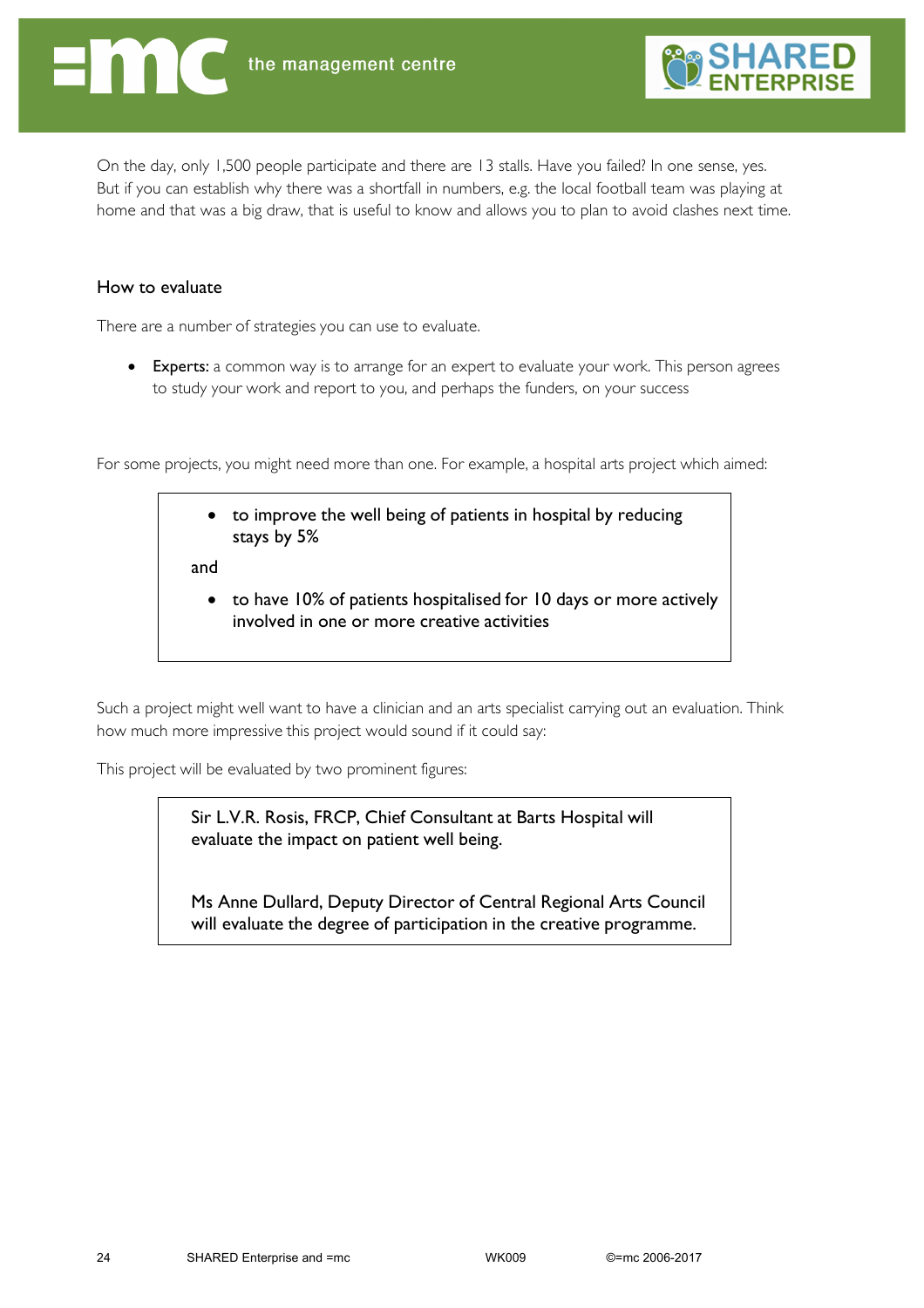Enn d



• **Statistical:** usually it's better if you can actually collect statistical evidence. For example, Treeshire Theatre might ask for a grant on the following basis:

Many adults in Treeshire do not visit live theatre. In fact, only 10% of adults have visited more than once in the last five years. The result is two fold:

- the theatre itself is in danger of closing through lack of revenue
- those adults are denied the opportunity to experience high quality theatre.

A market research survey carried out for us by Treeshire University among a sample of 1,000 non-attenders suggested the following reasons as the three main factors:

- the high cost of bringing whole families
- the lack of adequate parking
- uncertainty about what the programme was.

As a result of this analysis, we plan to:

- increase our average attendance to 85%
- make sure at least 10% of any house is composed of families.

The programme and methods we plan to use are:

Overall to make it easier for families and especially those with cars to participate. Specifically, we will:

- undertake to provide 100 extra parking places
- adopt a discount deal for one or more adults with one or more children of 50% reduction
- place 100,000 leaflets in supermarkets and doctors' surgeries to attract attention.

To do this, we need £80,000 to be spent as detailed below.

To evaluate our success, we will run this scheme for six months, using students from the university to conduct a survey of one attendee in ten at each performance – they will be supervised by Professor A. Mathematician, Head of Statistics at the university.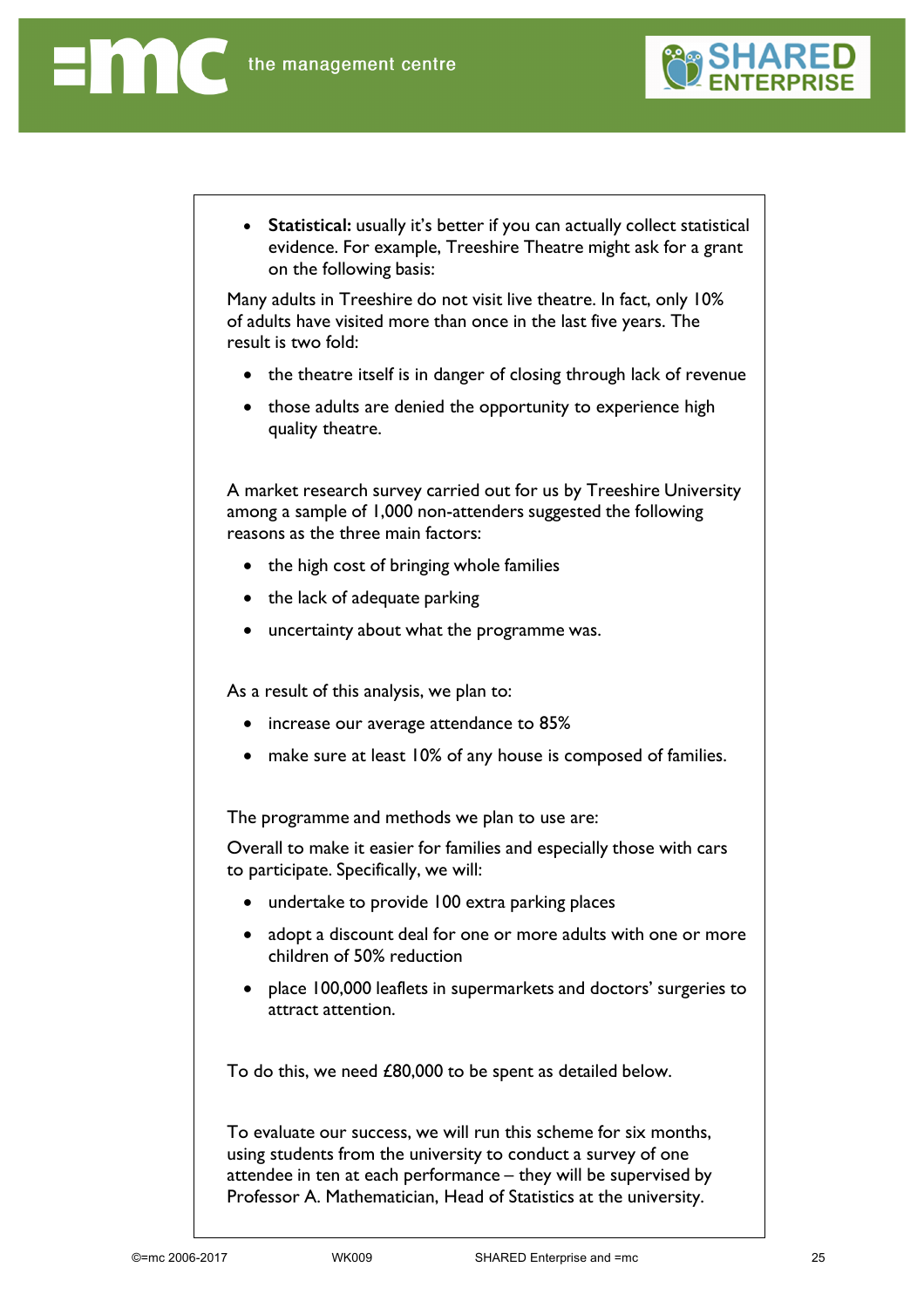

# Future Funding

### What happens at the end?

Funders are always concerned to know what will happen at the end of their committed contributions.

- will you come back and ask for more?
- will the programme come to an end?
- will someone else pick up the bill?

These are reasonable questions. No less so since the appalling havoc the Manpower Services Commission wreaked in the 1980s by funding topics and schemes and then dropping them

You should indicate to your potential funder:

- that you've thought about the question of what happens
- $\bullet$  that you have some at least outline plans

If you do plan to come back to the same funder, say so. If you have a number of options, indicate that.

Remember the idea of congruence we raised earlier. If you're saying that your plan has, for example, national significance, then it would be appropriate to expect in this section some mention of how you're planning to approach and secure national funding once this money has run out. Likewise, if you're proposing a pilot scheme with localised implications, you should indicate how you plan to disseminate the ideas about your proposal and seek funds at a local level.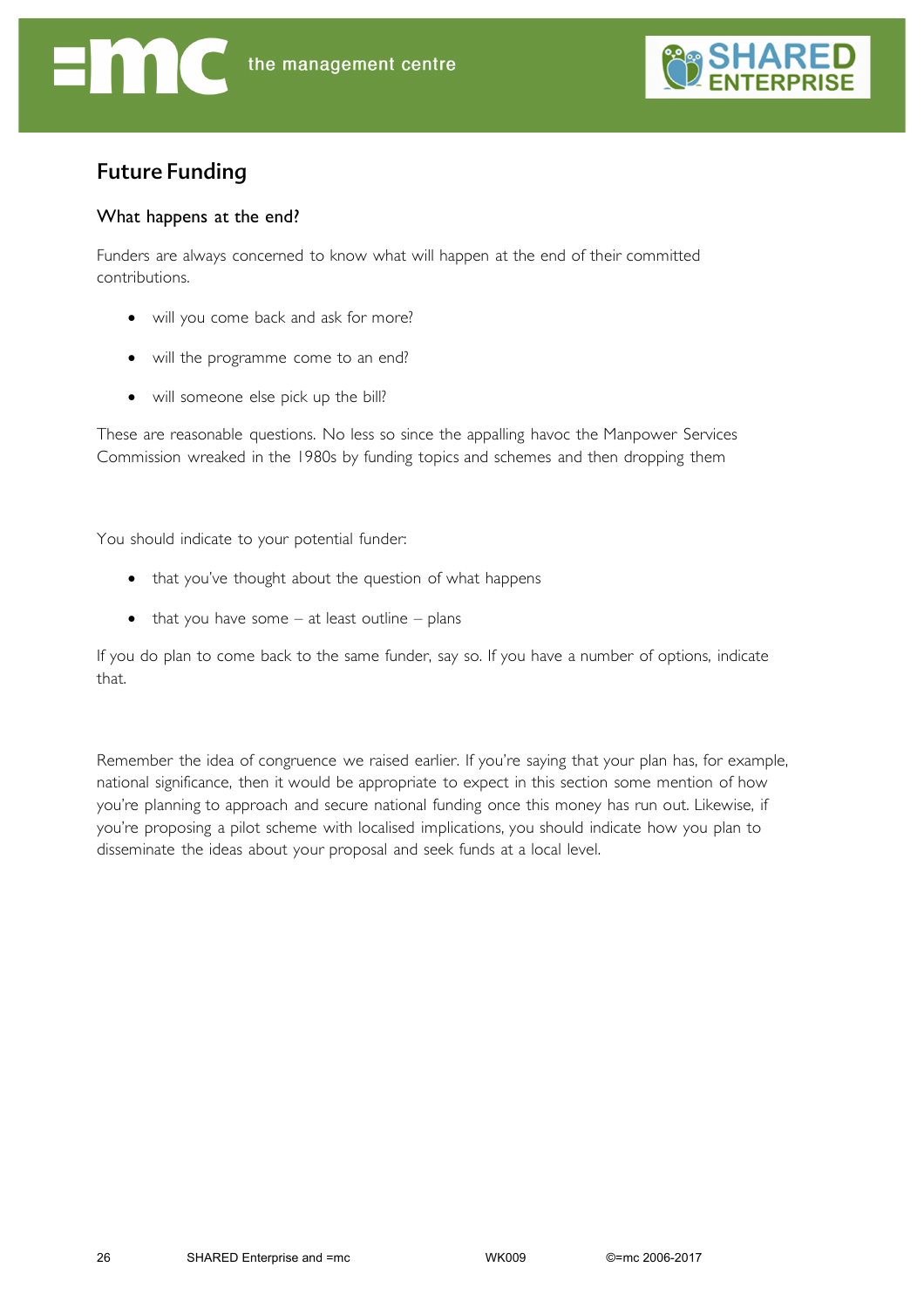

# How Else Can =mc Help?

### We'd love to keep in touch

We want to make sure we can keep in touch and help you as you develop your career and your ambitions for your organisation. Over the next few pages you'll find all the ways in which to do this.

### About  $=mc$

=mc was established in 1988. Since then we've grown to become the leading management and fundraising consultancy and training organisation in the UK working exclusively for ethically-driven organisations – charities, fairtrade agencies, NGOs and socially aware businesses. We have a strong commitment to the arts and cultural sector.

In the UK we have offices in London. We have partners in USA, Japan, Singapore, Kenya and Australia. Our own team of consultants and trainers work to achieve our mission to 'transform the performance of ethically-driven organisations worldwide.' We work exclusively with such agencies to bring them the specialist expertise and focus that they need.

# National Arts Fundraising School

=mc runs the internationally-renowned National Arts Fundraising School – an intensive week-long training course for anyone responsible for raising money for the arts and culture sector. The School will help you gain an increased understanding of:

- Writing a Case for Support and Fundraising Strategy
- Each of the main sources of philanthropic income, including Trusts and Foundations, Individual Giving, Corporate Giving, Major Gifts, Legacies and Digital Fundraising
- Making the Ask and Pitching for Support

As well as receiving training from some of the country's top fundraisers, you will also learn from your colleagues, benefiting from the wide-range of experiences in the room.

This is the only course to offer a money-back guarantee – if within the 12 months following the School you have not raised a sum equal to the fee, we will refund your fee in its entirety.

For more information and to book your place, visit nationalartsfundraisingschool.com

You can also follow @mcNAFS on Twitter and find us on Facebook (@thenationalartsfundraisingschool) to stay up to speed with the latest updates.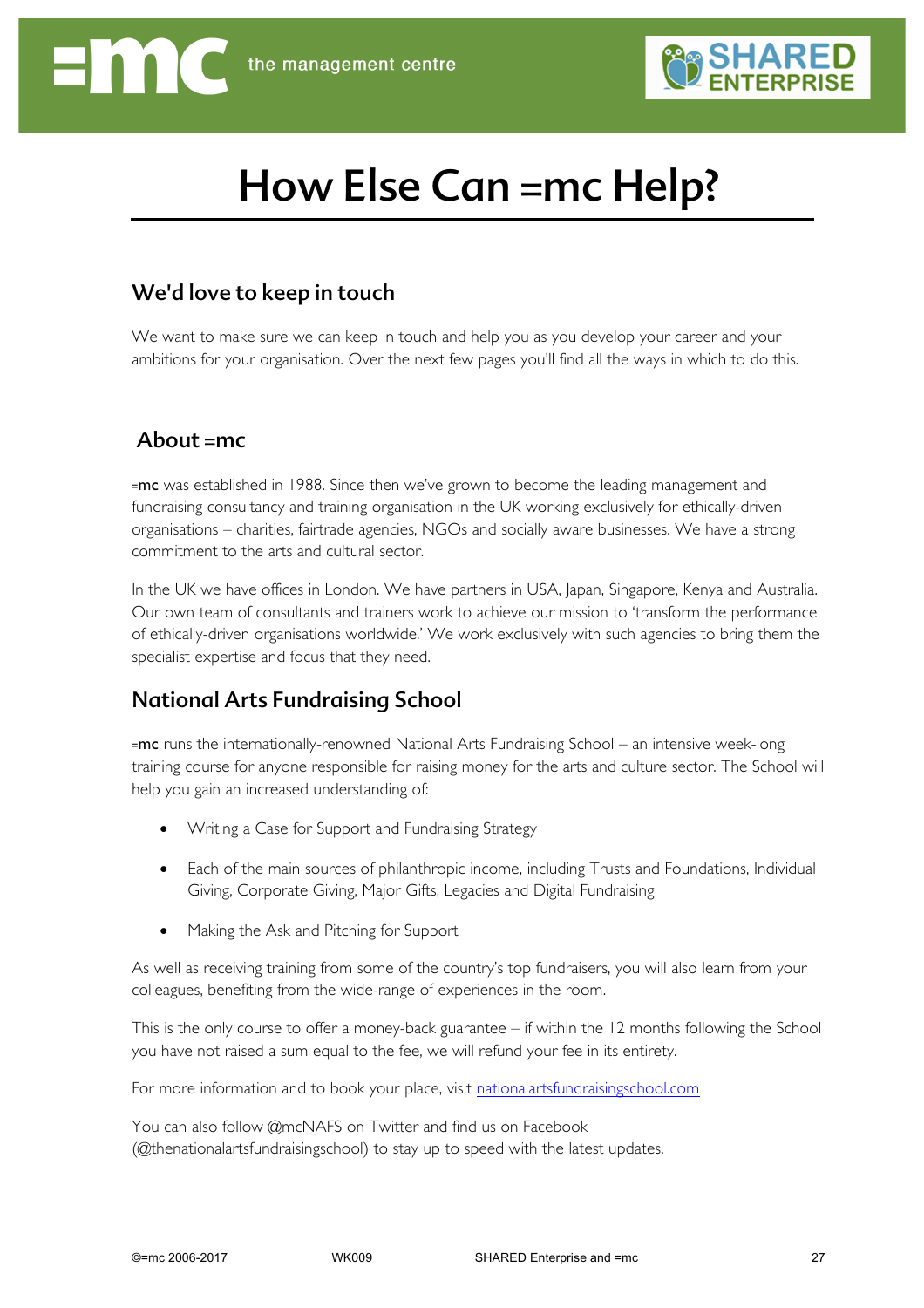

## Fundraising consultancy with =mc

As well as the training provided at the School, we can also help you with more detailed and intensive help through fundraising consultancy.

We can help in a number of ways:

- developing an integrated strategy
- creating a powerful case for support
- building an individual supporter base
- setting up a major gifts programme
- preparing for a corporate sponsorship pitch
- establishing a legacy programme
- putting together a capital campaign
- researching prospects  $-$  in the UK or internationally

Whatever your fundraising needs, =mc's team of consultants and trainers can help. We've helped some of the largest (and smallest) organisations to raise sums from £250k to \$500m. They include: Royal Shakespeare Company, Tate Gallery, Science Museum, V & A, National Museum of Scotland, Paisley City of Culture 21 bid, Edinburgh Festival, Edinburgh Festival Fringe, Manchester Festival, Eureka … as well as many hundreds of other smaller organisations from Poetry London to Great North Run Culture.

To find out more, visit the fundraising pages on our website at http://www.managementcentre.co.uk/fundraising-consultancy or email Bernard Ross, Director on b.ross@managementcentre.co.uk

# What else can =mc help with?

As well as fundraising consultancy, we can help you in a number of other ways:

• management consultancy*:* Our three core specialisms are innovation, change and strategy. And we have specific experience in a number of areas from earned income/social enterprise to business planning and organisational reviews.

Visit the management consultancy webpages at www.managementcentre.co.uk/management-consultancy

learning & development: Our experienced L&D consultants can help assess your current training needs and deliver programmes in-house at your organisation. We currently offer 27 tailorable training programmes across leadership & management, project management & strategy, change, working with others, developing teams, personal effectiveness, and fundraising.